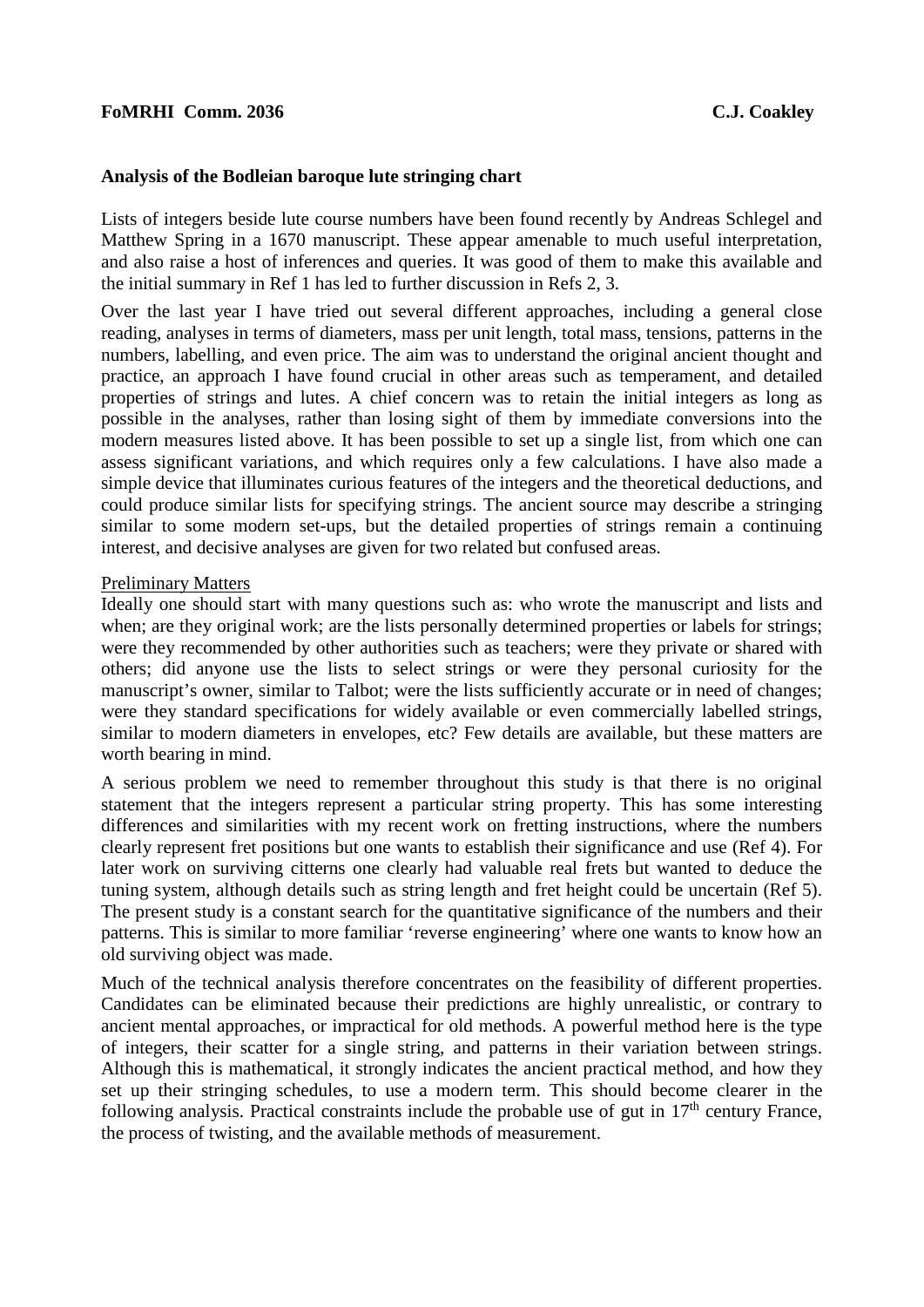The appearance of the lists may suggest some form of labelling and supply similar to modern use, which would be a large change from earlier indications of experience, trial and error. For detailed technical reasons a single exact numerical deduction has not been possible, but a reasonably narrow range of options can be defined. It is possible that a simple future piece of information could be the key to a complete solution. While there is no difficult science in setting up a string schedule, even today would anyone know what Pyramid 1016 meant, without an explanation. The present work is therefore presented with some trepidation. However, one can deduce many qualitative aspects of ancient stringing that are at least as important as a single quantitative example. In this area of research, science and a historical view can be more productive than familiarity with modern technology.

#### Methods and Data

Firstly, it is useful to list several standard alternative relations for the vibration frequency f of a string:

$$
f = (\sqrt{T/\mu}) / 2l = (\sqrt{T/\pi \rho}) / d l = (\sqrt{T/M} l) / 2 = (\sqrt{\sigma/\rho}) / 2l
$$

In the first expression *l* is the sounding length of string,  $\mu$  is the mass per unit length and T is the tension. This is the simplest in wave theory, and interestingly the most likely explanation for the ancient integers. It is often named after Mersenne, from sonometer experiments before Newton's theoretical mechanics. The second alternative just expresses  $\mu$  in terms of the density  $ρ$  and the string diameter d, as  $\frac{1}{4}πd^2ρ$ . Musicians and makers may be most familiar with this form, named after Taylor. The third relation uses the total mass  $M = \mu l$ . The fourth form uses the stress σ from T/¼πd<sup>2</sup>σ, which removes consideration of any particular T and d. Ref 6 has more detail on the use of these relations for lutes.

The two lists of integers in Ref 1 can be written side by side as:

| Course         |                  | Lists in MS             |                           | $n = 2.6/f^2$ | $n = 5/f$ |
|----------------|------------------|-------------------------|---------------------------|---------------|-----------|
| 1              | f'               | 5                       | 5                         | 2.6           | 5         |
| $\overline{2}$ | $\mathbf{d'}$    | 6                       | 6                         | 3.8           | 6         |
| 3              | a                | 8                       | 8                         | 6.6           | 8         |
| oct 6          | a                | (?)                     | (?)                       | 6.6           | 8         |
| oct 7          | g                | 9. F                    | $9,10$ .i.                | 8.2           | 9         |
| 4              | $\mathbf f$      | $11,11\frac{1}{2}$ , 12 | 11,12                     | 10.4          | 10        |
| oct 8          | f                | (?)                     | (?)                       | 10.4          |           |
| oct 9          | e                | $12,12\frac{1}{2},13$   | $13,14$ .i.               | 11.9          | 10.7      |
| 5              | d                | $15,15\frac{1}{2},16$   | 15,16                     | 15.0          | 12        |
| oct 10         | d                | (?)                     | (?)                       | 15.0          |           |
| oct 11         | $\mathbf{C}$     | 18,19,20                | 18,19 $\therefore$ (?),20 | 18.5          |           |
| 6              | A                | 24,25                   | 24                        | 26.6          |           |
| $\tau$         | G                | 30,32                   | 32                        | 32.7          |           |
| $8\,$          | $\boldsymbol{F}$ | 38,40                   | 42,43                     | 41.6          | 20        |
| 9              | E                | 46,47                   | 49,50                     | 47.4          |           |
| 10             | D                | 58,60                   | 66?                       | 59.9          |           |
| 11             | $\mathsf{C}$     | 73,75                   | 82                        | 74.0          | 26.6      |

The first list is from the original neat table, and the second list from the less neat original, with both lists in the same hand. The numbers increase as one reads across the lists, which should help discussion. The open string notes are provided clearly by the drawing of a baroque lute fingerboard, in the neat hand. This is worth stating because without it there would be room for uncertainty. While the bass strings have nominal pitches of G, F, E, D, C, music in certain keys would require tunings to  $G^{\#}$ ,  $F^{\#}$ ,  $E^{\text{b}}$ , and the C to  $C^{\#}$ , B,  $B^{\text{b}}$ . Also, I have taken the 'oct' entries from beside their basses and arranged them in order of pitch. This helps acoustic analysis but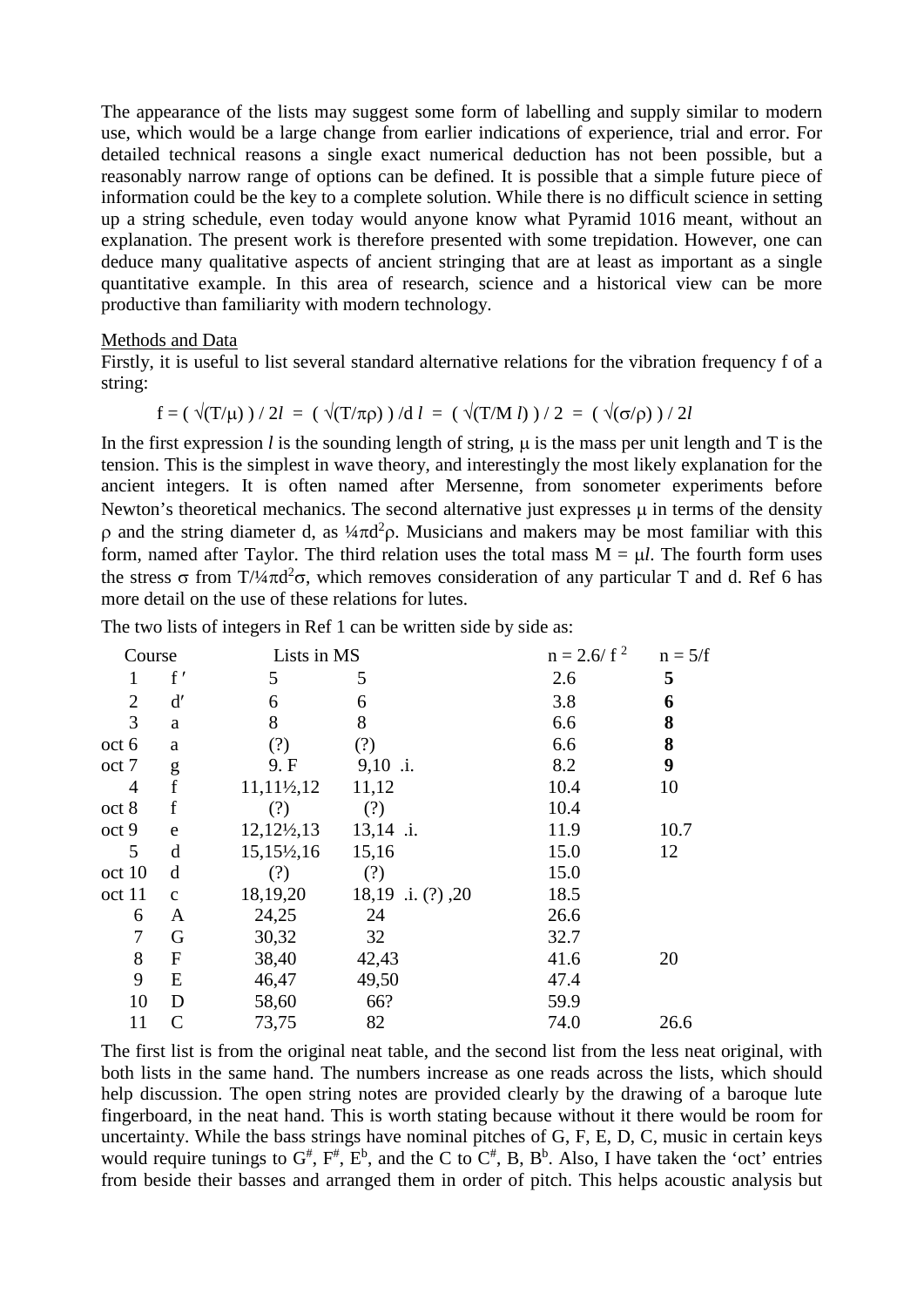should not hinder their clear value of about a quarter the bass integers. Where no octave strings are specified, for courses 6, 8, 10, there is an inference they may be the same as unison strings on 3, 4, 5. This will be my only table, and the remaining two columns contain much of the analysis. There are many different interrelated aspects, so a simple orderly presentation is not possible, and there will be a constant mixture. Apparently abstract theoretical analysis sometimes leads to firm practical conclusions.

# Initial Inspection

One can start by noting that the integers increase steadily with decreasing pitch down the list, indicating thicker strings, and with no overlap in the scatter on adjacent pitches. For the basses 6 down to 11 there are generally two integers, with little spread in each list and somewhat more between lists. The largest relative spread is 8 from 58 on course 10, which is plus or minus 4 in 62 or about 6%. (The ? refers to an unclear second digit, but course 11 has similar scatter.)

The next group, from the octave g on 7 down to the octave c on 11, often has three numbers, from a ½ inserted between integers, or three consecutive integers for the larger numbers on octave 11. The largest spread here is 2 from 12 on octave 9, which is about 8%, similar to the basses. The numbers may seem messy but are reasonably tight for defining some measure of string thickness. The similar proportional scatter on the different strings is useful for describing some physical process. The intermediate ½ might be an estimated measurement, or a preference for a slightly bigger 11 or smaller 12 in supplied strings. (There are also extra symbols on the octaves such as an F, and an .I. with the dots higher, which seems familiar but untraceable on the wordbound web.)

The last group is course 3, and a presumed octave 6, up to course 1. This looks simple but is rather alarming, because each course is defined by the same single integer in each list. There is no measure of uncertainty, and it might appear that each quantity is completely accurate, as taken in Refs 1,3. Initially, I would suggest an effective scatter of  $\frac{1}{4}$  to  $\frac{1}{2}$ , in line with the lower strings. In specifying a string for course 1 it might have appeared that numbers 4 or 6 were in some sense too extreme. Also disturbingly, there is scatter on octave 7 so one would expect a similar 5 or 10% on course 3 and on a presumed octave 6, which are important A courses. Now we can examine the likely meaning of the integers.

# Diameter of String

A description of string diameter can be ruled out. Taking the f-F octave from course 4 down to 8, the numbers increase from about 11 to 40. A fourfold variation of diameter, with a constant tension, would produce a two octave change of pitch. The whole range from C to f ′ has a pitch factor of 16/3 (2 octaves and a fourth) whereas the numbers have a factor of about 16, or 4 octaves in terms of diameters. This inspection of octaves is a neat way of studying possible relations and mechanisms, and the low d-D is similar to the low f-F, but some care is needed. The upper f '-f octave has an integer ratio of only about 2, which might initially be seen as suitable for an octave. In relation to the lower courses, this can be explained by an increasing tension above about course 3, as seen from the above equations and examined below. For each of the lower octaves, a description in terms of diameter would require a large fourfold increase of tension towards the bass, which is clearly impossible.

# Strand Number (see Appendix for further implications)

This is the description adopted in Ref 1. One can see that n identical strands of gut each of diameter ds, when aligned parallel and collapsed into a single cylinder would produce a diameter  $d = d_s \sqrt{n}$ . This effective diameter is seen from the areas or masses with  $(\frac{1}{4}\pi \rho)d^2 = (\frac{1}{4}\pi \rho)nd_s^2$ , since the collapsed mass has the mass of n strands. The need for an effective diameter in Ref 1 arose from using the familiar Taylor equation. The diameter for each pitch was proportional to  $\sqrt{n}$ , with course 1 set at a typical modern value of 0.47mm. The above equations show that with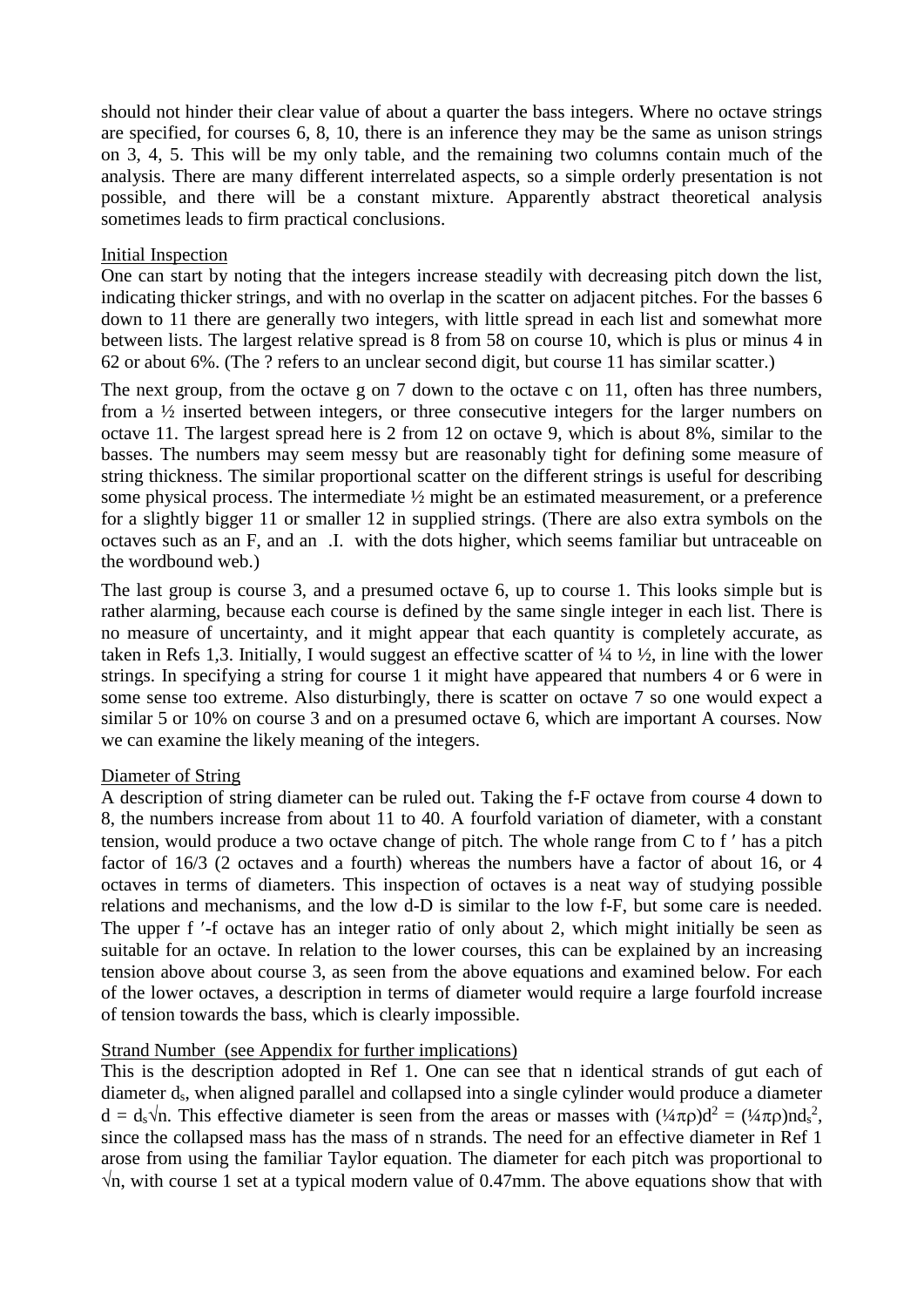values for the open pitches, an open string length and density, then tensions of each string can be calculated as  $T = \pi \rho n d_s^2 l^2 f^2$ . Ref 1 used a top f' pitch of 313Hz, or an a' of 392Hz, and a gut density of 1.3 gm/cc, but for only the second, less neat, list of larger integers. The unspecified *l* is around 70cm, by reverse calculation. These are all reasonable assumptions, but the original ancient values could have been quite different.

My first impression from all the integers for the lowest two groups of strings from C up to g was an essentially constant tension, simply on account of the approximately fourfold increase of n for pitches an octave lower. This is a clear trend for all notes, although not completely exact, and with intermediate pitches fitting appropriately, as seen below. In the third group from 'a' to f ′ the strong increase in n, such as 5 rather than a 3 corresponding to 12 for the lower f, indicated a steady increase in tension for higher strings. The list of calculated tensions in Ref 1 also has these trends, but technically minded readers would not assign much initial importance to the relatively small variations of tension in the lower two groups.

The initial notion of strands has many problems such as the ½, and the large number of 5 for a thin top string normally having fewer strands (see also Refs 1,2). A more devastating problem is that real strings would be twisted. A probable graded increase of twist for lower strings would hinder calculation of relative string diameters, and assumptions of twist from modern strings would not be reliable. An interesting aspect of strands might be an implication of a single material such as gut, without the use of extra dense materials, but this would not be certain.

All these factors indicated that the attractive features of the strand calculations would be retained if the integers were measures of mass per unit length µ, or total mass M of each open string. The dependency of pitch f on  $1/\sqrt{n}$  for a constant tension would be retained, and similarly the behaviour of the top three courses. As a physicist, I saw that this description is formally equivalent to the strand idea since  $\mu$  is just the same as  $\frac{1}{4}\pi \rho d^2$  or  $\frac{1}{4}\pi \rho d s^2$  for the parallel strands, and most importantly there is no complication from any twist. (A while later I saw Robert Venning's letter in Ref 2 also suggesting weight of a specified length of string, and in Ref 3 Richard Corran gave lists of diameters and tensions mirroring those in Ref 1.)

# Mass of String

In the above discussion, the integers could be direct measures of the relative masses of the strings. Then the relative values of tension for the 14 different strings plus 3 assumed octaves could be found. Absolute mass per length would require at least one real mass of a known length, or equivalently one real diameter and an effective density. Absolute tensions, in kg or Newtons, additionally need values for the original pitch standard and string length. These four extra values produce a single scaling factor. The type of treatment in Ref 1 could lead to many long lists, often just to change the scaling factor, but tending to obscure the original integers.

The range of tensions in Ref 1 was 43N on course 1 to a low 20½N on course 6. These tensions would be quite extreme compared with typical modern uses of 40 to 25N. No variation of the extra scaling values could narrow the relative range. It might seem that the tight bracketing somehow validates the assumed values, and perhaps a little juggling was required to accommodate both extremes. However, if one recognizes the effect of scatter, uncertainty, and the other neat list of integers, then alternative levels of tension would be possible. The integers may also contain information or inferences for an absolute mass per unit length, or diameter. In principle, this could lead to the absolute tensions in ancient use, but as seen below this is far from certain.

For all the above reasons it seemed useful to set up a more general expression for the variation of relative tension with the raw integers n that are potentially proportional to mass per length  $\mu$ . This would keep the valuable original data in constant view rather than cover it with modern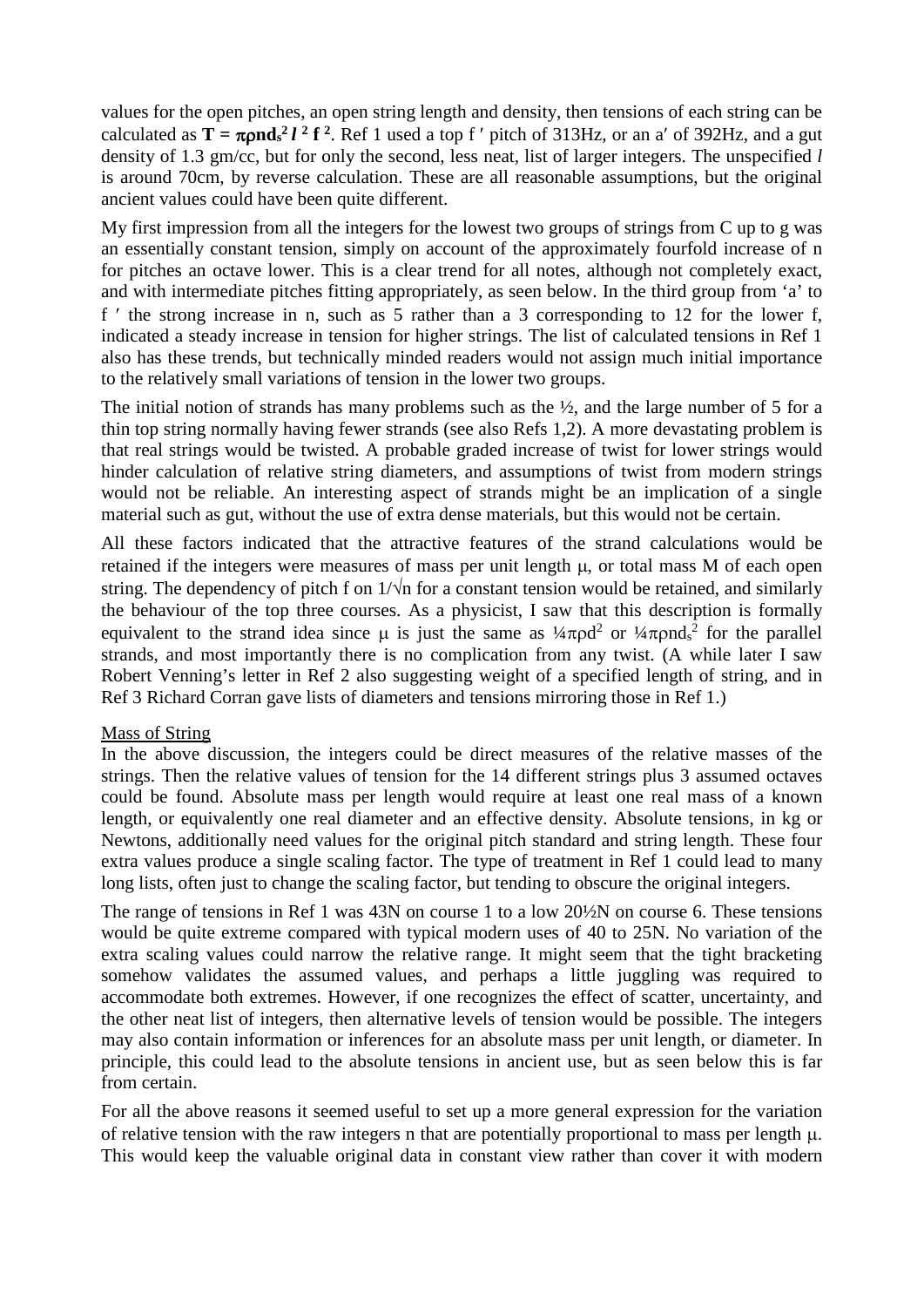assumptions. Effects from variations of the integers could be seen directly, and a simple step would add the various scaling values.

There are two sections: one for the lower strings from g on octave 7 down to C on course 11, and one for the g up to f ′ on course 1. The main low section can be reasonably well described by a relative pitch f equal to  $\sqrt{(2.6/n)}$  for a constant tension T. The relative pitches take the course 1 f ′as a standard and using perfect ratios run down as:

f'd'ag f e d c A G F E D C 1 5/6 5/8 9/16 1/2 15/32 5/12 3/8 5/16 9/32 1/4 15/16 5/24 3/16

These perfect ratios are sufficient, with no need for tempering. (Interestingly, the top six courses f ′ to A could be spanned by perfect intervals since 5/4 times 4/3 times 6/5 is a perfect octave, but tempering would be needed to accommodate the fretted notes. For vieil ton six 'perfect courses' would be a syntonic comma less than two octaves.) The values of n calculated from

 $n = 2.6/f<sup>2</sup>$  are listed in the above table. From g down to C there is good agreement, with values lying within the range of the original lists. Slightly low n are found for g and f, but rather higher n for A and G. The relative error on g is about 0.8 in 9, or 9%, but here one can see an increasing departure for the higher courses, as explained later. The error on A is about 1.6 in 25 or 6%. The extreme deviations of 1.8 on g and 2.6 on A are twice as large. The factor of **2.6** was reached by simple inspection, with 2.5 improving A and 2.7 improving g. An elaborate best fit is not necessary or appropriate. These results can be used to calculate effects of the small departures of the original integers, and to find constant tensions for different scaling values. This will be seen after treating the upper section.

The section above g can be expressed exactly by  $n = 5/f$ , as shown on the list. This is simple, but extremely peculiar. As seen in the list of frequency ratios, the integers n follow exactly the perfect intervals between the notes f ′, d ′, a, and even g, that would hold for diameters at a fixed tension. For masses, however, a pitch varying as  $\sqrt{(T/\mu)}$  and also as  $1/\mu$  means that the tension varies formally as  $1/\mu$  or  $1/n$ , which is a strong increase for smaller n. The integers begin to depart from the lower constant tension region near g or f. The matching point is at  $n = 9.6$ , from  $2.6/n = 25/n^2$ .

For 'a' the actual n is about 20% above 3.8; for d ′ the increase is 60%; and by f ′ the increase is a large 90%, almost a doubling.

The tension at  $n = 5$  is increased from the constant value at  $n = 9.6$  by a factor of 1.92 (or 9.6/5). At  $n = 6$  the factor is 1.6, and at  $n = 8$  the factor is 1.2. This steeply rising tension would be very sensitive to realistic uncertainties in the original integers for the highest two courses. Without courses 1 and 2, the tension might seem reasonably constant for nine courses, but the increase really starts on courses 3 and 4.

This may seem abstruse but there are several immediate practical uses. The range of tensions, from a lower constant for C to g, then rising up to a tension 1.92 times greater on course 1 gives the following examples of 'lower constant & top course tension':

18 & 35N , 20 & 38, 22 & 42, 24 & 46, 26 & 50, 28 & 54N

Modern experience might find 18 and 50N most extreme, leaving a very narrow useful central range. If scatter lowered the integer on course 1 to 4.5, then the factor 1.92 reduces to 1.75, and the range widens a little to

20 & 35 N , 22 & 38, 24 & 42, 26 & 45, 28 & 49N

An example of a practical absolute lower tension can be calculated from

 $T = 4\mu l^2 f^2 = 4M l f^2 = \pi \rho d^2 l^2 f^2$ 

Although the analysis centres on mass per length, diameters will be more familiar for illustration. This requires just a single absolute value of d, and for our low F a reasonable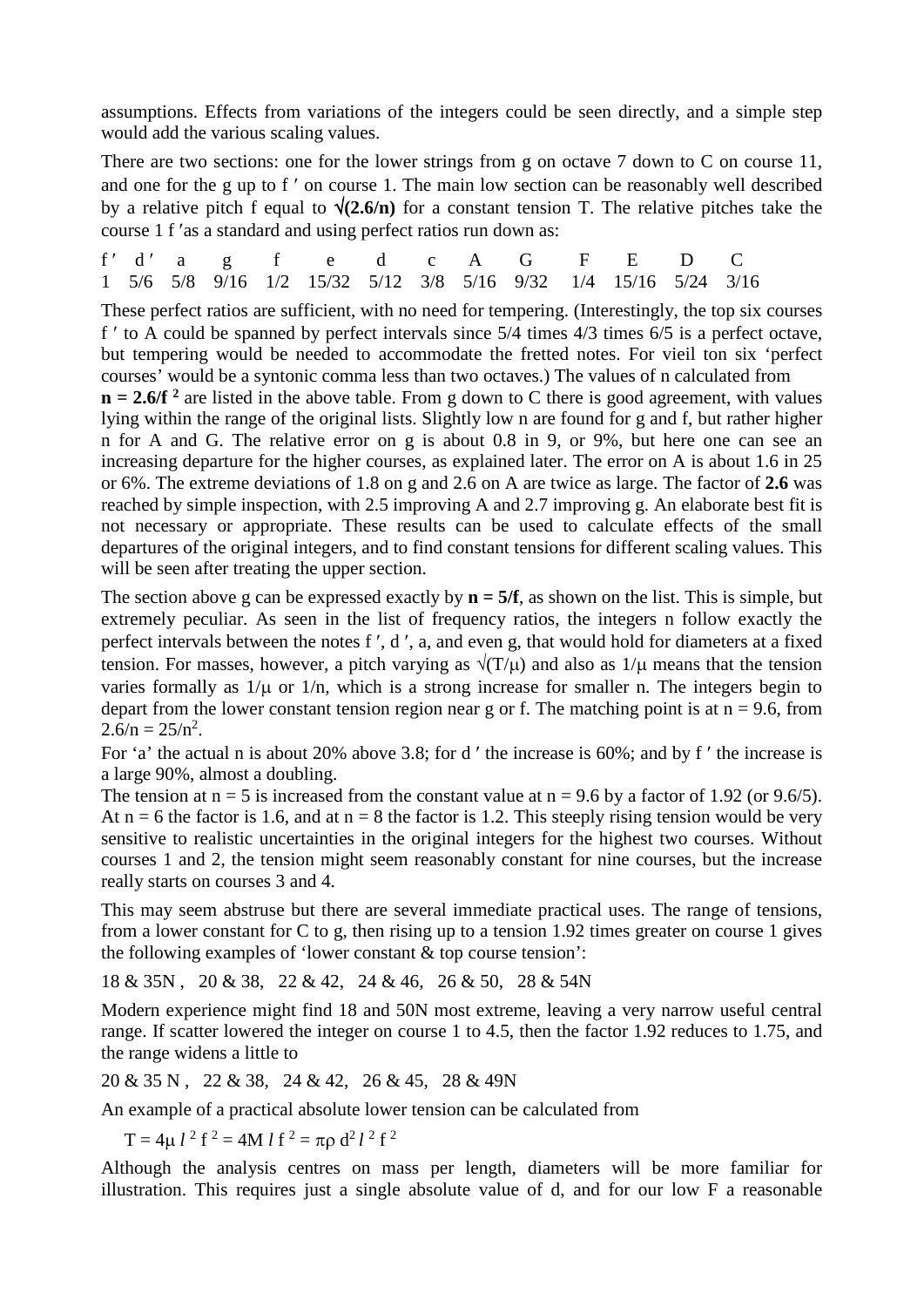modern value is 1.4mm, also close to Ref 1. With 1.3gm/cc, 70cm and 78Hz (312/4), a tension of **24N** is found, and this applies for all pitches below g. For courses 3 and 2 the tensions are 29, 38N (from the factors 1.2, 1.6), and for course 1 the tension is 46N, or a lower 42N from 4.5.

To calculate the tension for any of the original integers, or perhaps an average, the tension for say integer 38 on F is simply lowered by 38/41.6, or a factor of 0.9135, from 24 to 22N. This applies to all other lower notes, and clearly also to relative tensions. The upper notes have no original alternatives, but the method used for reducing course 1 could be applied. This approach has many benefits over repetitions of the full tension expression. There can be no objection to using a special form since it is unlikely that much more ancient data will be found.

# Absolute mass per unit length

The above example is a good practical representation of the original integers, but in addition to the scaling of ρ, *l*, f, a single real value of d, µ or M was needed. The integers clearly suggested a possible original ancient relation to measures of mass or weight in 17<sup>th</sup> century France. For our F string above, the mass of a sounding length of 70cm would be  $M = \frac{1}{4}\pi \rho d^2 l$  which is 1.4gram. For an integer of around 40 for F, an ancient unit of order 0.035gm (1.4/40) or 35mg would be needed. The apothecaries' or jewellers' grain first came to mind, and searches gave the sequence of units:

Livre = 489.5gramme (equivalent to about 1.097 imperial pound) once =  $1/16$  livre =  $30.59$ g; then a denier scruple =  $1/24$  once =  $1.275$ g grain =  $1/24^2$  once = 53.11mg; and a prime =  $1/24^3$  once = 2.213mg.

The string mass of 1.4gm would be 26.4 grain, but about 1scruple or 632prime, so the intermediate and more familiar grain seemed most appropriate. Ideally and scientifically we would like integers to refer to a sounding length, close to 70cm, because this would be a direct measure of the mass per length and hence diameter, close to a full specification. However, it would be very impractical for ancient workers to produce this description, for several reasons detailed below. The integers were unlikely to refer to a sounding length but to a greater supplied length convenient for fitting on a lute. In the example this length would be 40/26.4 x 70cm or 106cm. Such a length would be enough to fit a single string on a standard baroque lute, and perhaps some larger lutes or two strings for much smaller instruments. The same result holds for all the other strings and integers, by the same proportion of  $\mu$  or  $d^2$  to the integers, so that lists of calculations are unnecessary for analysis but could provide an illustration. (After the present work Ref 3 appeared, also proposing the grain.)

These exploratory calculations looked interesting but it was soon clear that they were unlikely to lead to a full description of string geometry and acoustics. However, with care it has been possible to tease out some ancient methods and thought. This will be useful, since there will be no single absolute final string schedule. In fact, the above analysis of the relative masses and tensions together with practical limits may be a better guide than any potentially variable ancient units. Accordingly, later sections will give more detail on the patterns of integers, and then suggest a practical weighing device that would not require absolute units.

If all 40grains of our F string were confined to the sounding length of 70cm, then mass per length would be increased by a factor  $106/70 = 1.51$ , and diameter by 1.23. A constant tension as low as 20N would be increased to 30N. An F diameter of 1.4mm would be increased to 1.72mm, and a top course would have 58 or 52N, all of which are impractically large.

A longer string of 140cm would produce corresponding tensions of 15 and 29 or 26N, with a diameter of 1.22mm, and a light slack touch. One can see that mass per length, and hence supplied string length, would need to be accurate to about 10% to be of much quantitative use.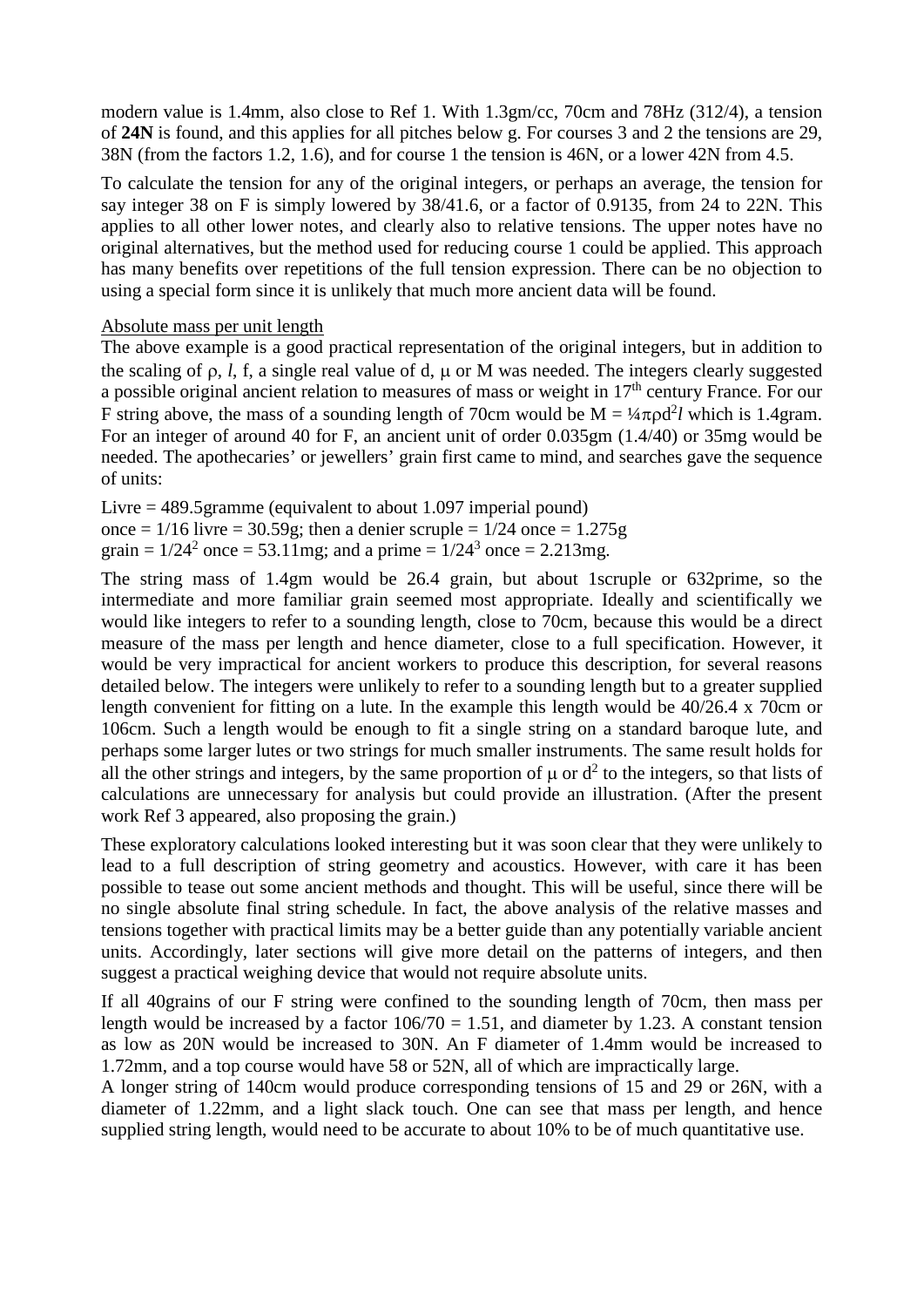Length of Strings

Having found the grain, the next step was a search for ancient measures of length. Although the manuscript contained no numbers that might relate to length, if some standard unit or method of measuring were in our region of interest it might combine usefully with the grain. It might seem that an initial string of 106cm indicated above was very close to 1metre, and that some ancient forerunner would give an immediate plausible conclusion. However, there appears to have been no such unit. More alarmingly all French units of measurement before their 1789 revolution were extremely chaotic, with thousands of systems, and large variations by factors up to 2, between localities and over time. This was particularly marked for units of length, but also occurred with mass, and resulted from the types of trade, local concerns, fraud etc. (Just before the revolution the situation in France was so bad that steps were taken to standardize units, and much later led to their gramme, metre, etc, and finally the Systeme Internationale d'Unities.) The smaller ancient units of length have a similar form to the mass units:

Toise  $= 6$  pied du roi  $= 1.949$  metre (corresponding with a fathom of 6 feet or 2 yards) pied du roi = 32.48cm (1.066 imperial feet); pouce =  $1/12$  pied = 27.07mm (1.066in) ligne =  $1/12^2$  pied = 2.256mm; and a point =  $1/12^3$  pied = 0.188mm.

The 'king's foot' and related units were reputedly consistent for 800years, but mostly used by learned upper classes while trades, including lutes and strings, used many variable units.

The toise was used for land as well as sea, and measured the distance between the fingertips of a man's outstretched arms. The yard derived from the nose tip to an outstretched fingertip, perhaps nearer 30in or 76cm, and still often used by older people today.

A unit of greater interest may be the ell, related to the Latin ulna, the length of the arm from the elbow (bow of the ell) to the fingertips, and about 18 to 22inches. This derived from the previous cubit, and many variations centred on a 'double ell'. The range can be seen in an ascending list: German about 23inch, 58cm; Swedish aln of 2fot, 59cm; Danish 25inch, 63.5cm; Flemish 27in, 69cm; Polish 31in, 79cm; Scottish 37in, 94cm (Gie 'im an inch, an h'ell tak an ell); English 45in, 114cm; French aune 54in, 137cm.

Woven materials, including textiles, tapestries and sail canvas, were traded in ells, often with different units for buying and selling. Large quantities of string and rope were usually sold by weight, but there are several early written relations between musical strings and haberdashery (eg gansars). The early procedure of measuring out cloth along an arm clearly gave rise to the ell unit. This might also have been used for short lengths of string, as for a lute.

The large range of ells should be a warning against rash conclusions, but a lower limit of about 80cm for our lute strings  $(70 + 10$  for tying on), might rule out the small ells and leave only the large 94, 114, 137cm types. However, the large French aune of 137cm would lead to an F diameter of 1.23mm, with light slack strings as above. Taking the Scottish and English units as estimates of variation rather than standards, gives an average of 104cm with our typical F diameter of 1.4mm. An average of all three ells would be close to 114cm and a diameter of 1.3mm. This is the desired degree of accuracy but there can be no certainty in the assumptions. Alternative measures could be 3pied or ½toise, but probably not for cloth and string, or any arbitrary length that became a convenient standard. A simple practical method is to take the end of a string between forefinger and thumb, then loop behind the elbow, and bring up to the fingertips. This is how we still coil up rope, and now electrical cables. My measure is 39inches or 99cm, and wearing a jacket 41in or our recurring 104cm, which is also a simple 1½ times our 70cm sounding length.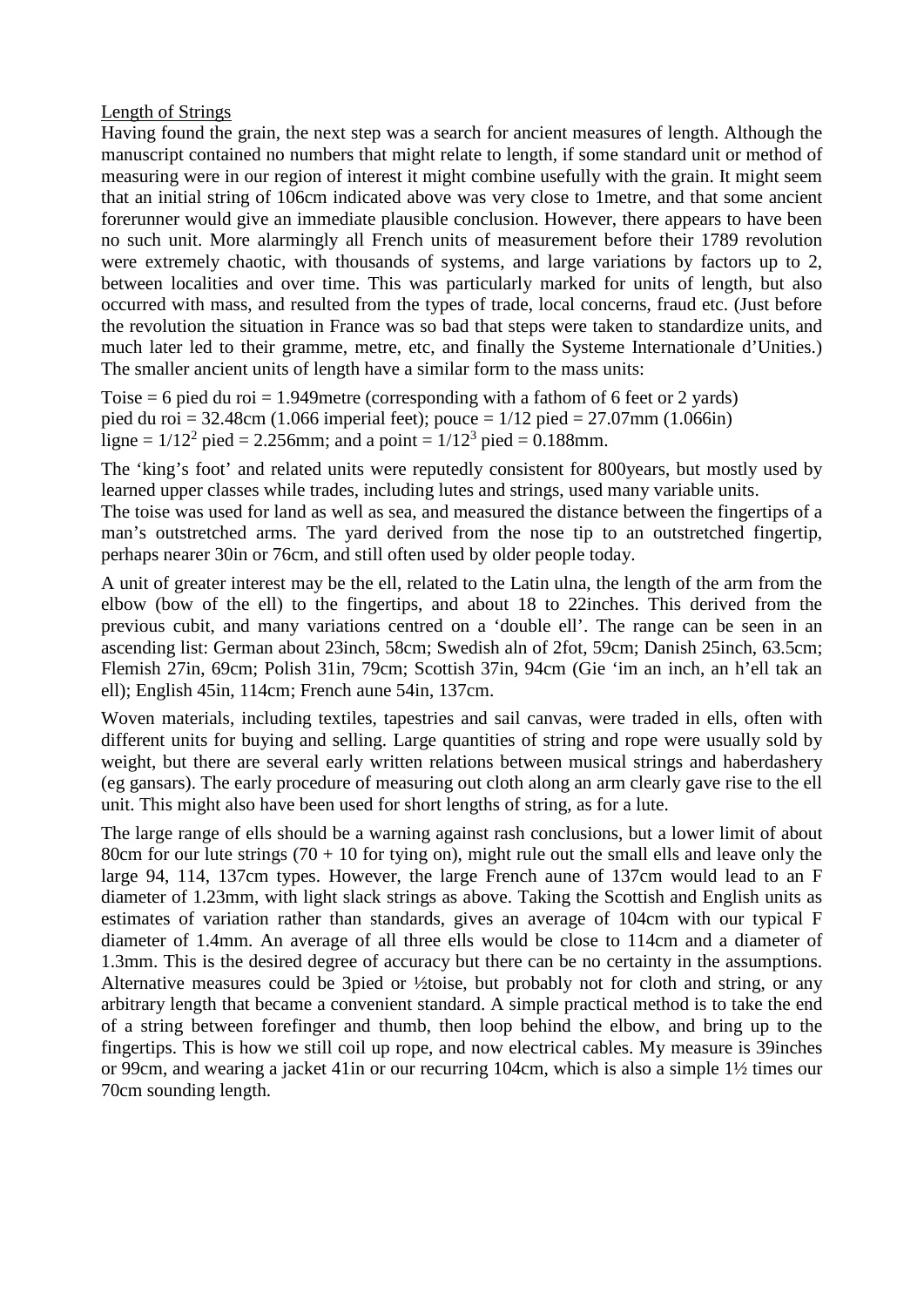# Practical masses, lengths and bundles

The mass units now need reviewing. The livre was based on the weight of a  $1/70<sup>th</sup>$  cubic pied of water, but did not have the stability of the pied. Lengths had many human measures, but there would not be many convenient units for mass. So the basic units themselves became variable, but without record. Some idea of the probable variation might be inferred from the betterregulated English systems. Here troy weight, avoirdupois and the apothecaries' system all have a grain of 64.799mg, but with differences in the larger units. However, the tower system had 45.5mg, and a wheat grain was 48.6mg or  $\frac{3}{4}$  of the 64.8mg barley grains.

The nominal French unit of 53mg may have had variations of order 10mg or 20%, and perhaps more. This would affect all the above estimates, but some initial yardstick was needed above for assessing absolute masses and lengths. An interesting limit is that a grain of low mass might not be able to define the mass of any strings in the lists. Using our typical F string of diameter 1.4mm, a length of 106cm was 40grains of 53.11mg, so the minimum size of grain needed to define a minimum useable length of about 80cm is 40mg (from 53x80/106). Thicker F strings would need a larger grain, of at least 52mg for a 1.6mm diameter, but only 22mg for 1.2mm. In strict terms, this may provide the only firm and practical conclusion one can draw from the idea of measurements in grains. Any ancient grain used must have been above about 40mg, plus a bit more to account for a highest integer in the scatter. A grain of exactly 53mg or the many hints of a 106cm string should not be taken too seriously. Just two numbers reliable to maybe less than 20% cannot be expected to give precise quantitative conclusions on absolute string masses, diameters and tensions. It is important, however, that they do not contradict, and can even support, the relative values of mass, or diameter, and tension found from the integers, but they cannot add much. (If anyone knows a specialist in ancient metrology, it would be safer to ask about units for a likely date and locality, before explaining the application.)

There are further interesting qualitative aspects of string length and mass. Firstly, the relatively smooth variation of the integers with pitch is consistent with the assumption of a fixed common length for all the courses. There are ancient references to early strings in long bundles (Ref 7), or later in hanks that are flattened coils of many long strings bound at the centre (Ref 8), and finally coils of separate strings in boxes. The coils seem to be sufficient for a single string, close to modern practice and perhaps the present case. The strings in hanks were sufficient for two lute strings, and thinner longer ones for higher courses may have provided four strings.

If the old strings in the manuscript were in two distinct lengths, one would expect a large jump in the integers. Alternatively, use of the actual integers could lead to much reduced diameters and tensions for the higher strings, which would be a greater surprise than the present large values. The opposite case of much longer bass strings, perhaps for other lutes, would lead to thinner basses and lower tensions than the calculated constant level, maybe continuing below the slightly low values found on courses 6 and 7. Moderate random variations of length are unlikely, because this would wipe out any significance of the small variations of integer between courses for describing string gauges. A gradual variation of length between courses seems unlikely but it could completely invalidate the simple calculations of mass per length and relative tension. This would be similar to an effect of twisting on diameters discussed above.

Lastly, if the integers refer to the mass of several similar strings, as for bundles etc, then larger units such as the scruple for perhaps 24 strings could be involved. The small variations of integer in the lists could make this an unreliable guide to finding a precise diameter needed for a single string. We are not justified in fiddling with variable numbers of strings in bundles. However, one can see that certain masses of scruple and grain for given integers would be inconsistent with some sizes of bundle. Practical methods are best continued after some further inspection of the integers. This leads to suggestions of how the ancients set up the lists of integers, and decided what strings to use, or in modern terms how they set up their stringing schedules.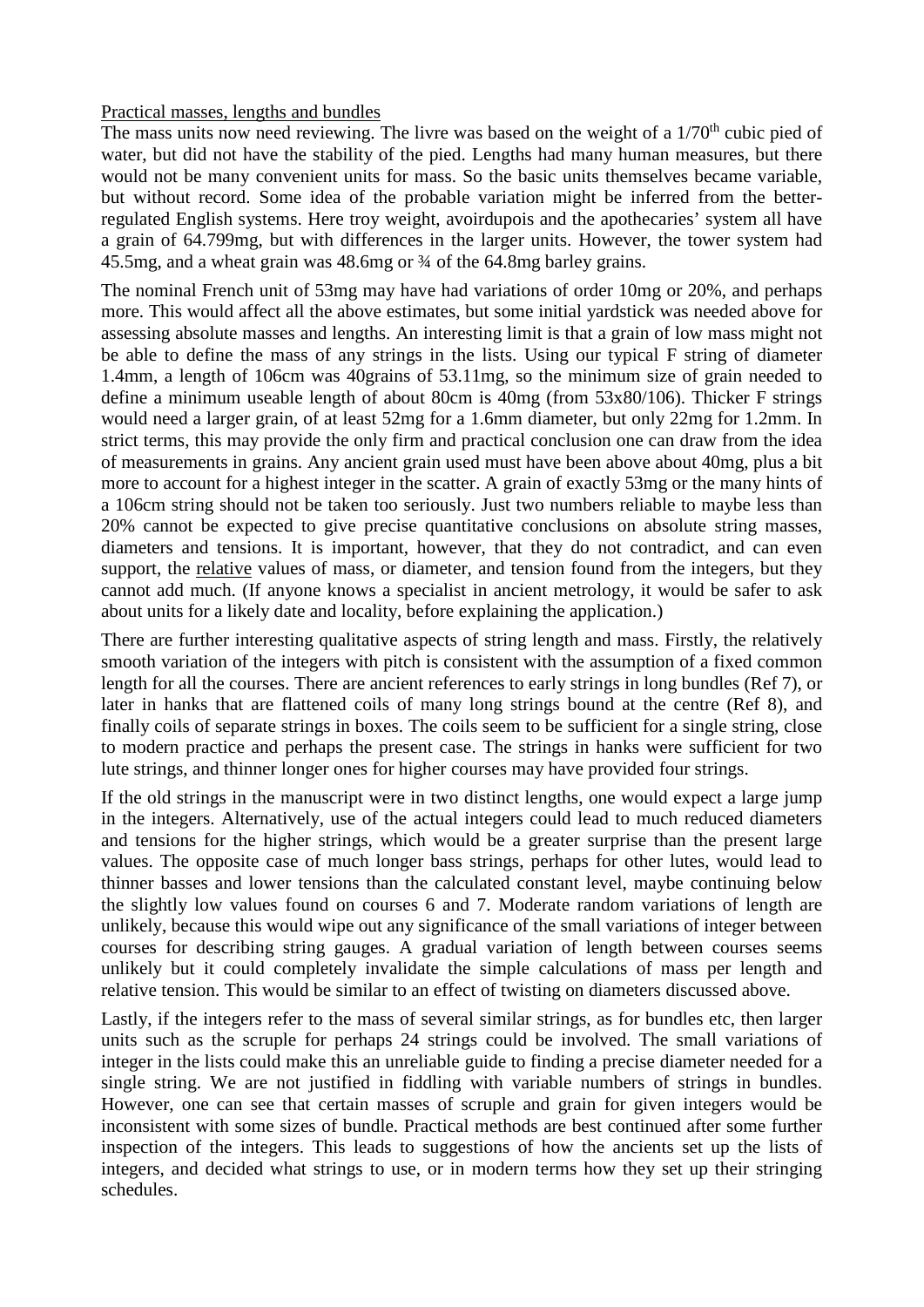# Origin of the ancient integers

A physicist may look for a fourfold pattern, and then demonstrate it with the n function, but it is also seen that almost nowhere is there an exact pair of such integers. The only case is 15 for d and 60 for D. Everywhere else the integers are close, and the pattern lies within the scattered groups. The closest examples are 11, 43 for f-F; 12, 47,49 for e-E; 18,73, 19,75, 20,82 for c-C.

The e-E looks perverse since 48 is the only number missing in the group 46 to 50, but then it is seen from c-C how one group may cross but not exactly match the other. This shows that the integers were not derived from any strict mathematical use of formulae such as  $f = (\sqrt{(T/\mu)})/2l$ , as found in Mersenne's writings 30 years before the manuscript of 1670. This does not rule out some initial rough fourfold guide.

The same conclusion also follows from the difficulty ancient workers would have in finding integers theoretically for intermediate pitches. If we start from an exact f-F octave with 11 and 44, then the only fundamental way of finding n for other notes is from frequency ratios, so that d for example would have  $11(6/5)^2 = 396/25 = 15.84$ . This is numerically close to 16 in the lists, but one can be sure the ancients never made such calculations. Ancient fretting schemes devised by leading mathematicians generally used ratios for successive geometric constructions (Ref 4), so it is inconceivable that practical string suppliers or fitters carried out long multiplications and then rounded to the nearest integer. The other notes of interest are

g with  $11(8/9)^2 = 704/81 = 8.69$ , close to the listed 9 e with  $11(16/15)^2 = 2816/225 = 12.52$ , close to the listed 12, 12<sup>1</sup>/<sub>2</sub>, 13 c with  $11(16/9)^2 = 176/9 = 19.55$ , close to the listed 20 A with  $11(8/5)^2 = 704/25 = 28.16$ , higher than the low 25 G with  $11(16/9)^2 = 2816/81 = 34.76$ , higher than the low 32 F with 44 slightly lower than 43; E with 50.06, close to 50 D with 63.36 close to 60 or 66; C with 78.2, close to 75 or 82.

The same behaviour occurs if different reference notes or alternative natural frequency ratios are used. The d-D octave is also a good base since it is the lowest two octave span. It might be said that the ancient workers approximated the (inverse) square function  $n = 2.6/f<sup>2</sup>$  in terms of integer masses derived from experimental acoustics, similar to locating the midpoint of a string by searching for the node of the second harmonic. Some practical conclusions are of interest before further details on integers for octave strings.

# Practical aspects of string selection

From the preceding analysis it follows that the neat looking pairs of integers must stem from a largely experimental basis. This is not hard to appreciate since our earliest, and technically most useful, source on strings (Ref 7) advised setting the lowest three of the six courses, thereby preserving them as a stable reference for choosing the less durable upper courses. Players would compare look and feel in selecting new strings, and the experience of experts would be useful or essential. The process would have started with the earlier four courses, then extended to five, six, and seven with a low D course. The later addition of four bass courses would have presented little further problem in string performance, as explained in Ref 9, but one can see that with so many strings some guidance would be useful in selecting masses or gauges. This highlights a remarkable aspect of the original integers in specifying a smooth increase for all the six closely spaced basses A to C. Without this source we would not have known that this detailed variation was required and achieved by the original workers and players. Using roughly the same gauge on some courses would have saved considerable effort. Modern usage has adopted graded gauges for the sound and feel, which is easy with modern strings and formulae, and the ancient source now supports this. This is worth stating since it is easy to regret the absence of absolute masses etc, and forget straightforward positive information.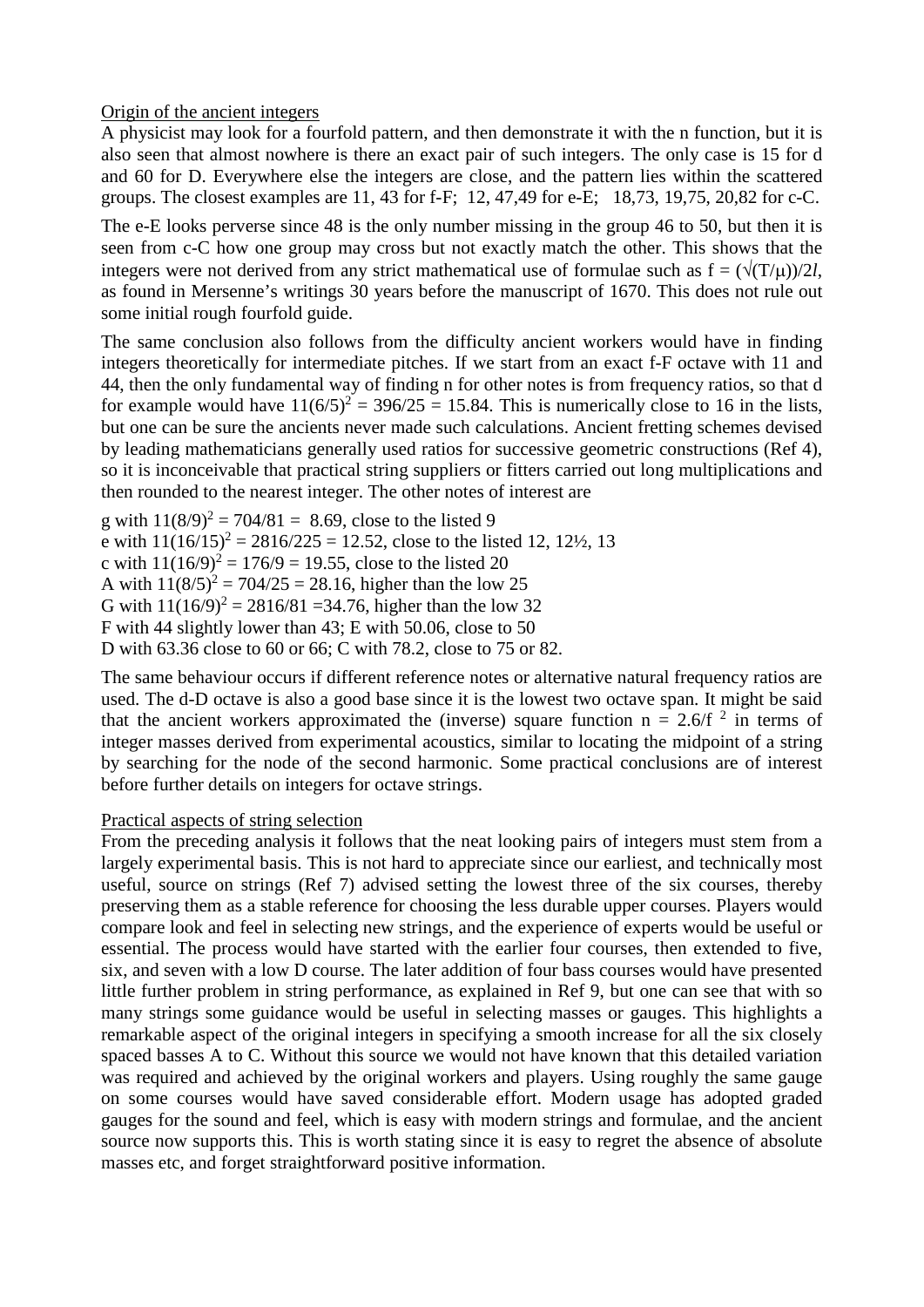Many detailed scenarios for specifying strings can be envisaged, but one aspect has technical significance. If the integers represent the mass of a length of string suitable for fitting, then this could involve a laborious procedure. It has been shown above that masses were initially experimental, and we can consider the first time weighing was used. Imagine a length of string has been weighed, a little trimmed off, then fitted and found musically suitable. This provides, by experience and chance, an integer on the list, and maybe the second integer or a ½. If the string is not adequate, or could be improved, another string of equal length but different mass could be tried, until one was satisfied. In order to replace strings one needed to find an identical correctly weighed length of string. This might be much easier if strings were available from a group of players or commercially. The remarks above on ancient workers not using long calculations also leads to the earlier conclusion that the integers apply to strings longer than the sounding length. Defining masses for a sounding length, and making replacements, without using proportional calculations, would require many bizarre sequences of cutting up strings. This explanation seemed too lengthy to give above.

#### Details of integers and octave strings

The pattern of integers n led to an approximately constant tension region from course 11 bass C up to octave 7 g. This was anticipated from a characteristic fourfold change of n between notes an octave apart, with other notes suitably intermediate. This led above to the detailed function  $f = \sqrt{(2.6/n)}$ , or  $n = 2.6/f^2$ . From the lists, in strict descending order of pitch, it was seen for g and above that the original integers were progressively higher than the function. This trend may begin for f, with a lowest real 11 relative to the function's 10.4. The lower octave strings e, d, c would have tensions close to their basses, within the scatter of integers. In contrast, the octave strings f, g and especially 'a' in the upper region, would have tensions progressively greater than their ideal basses, by the factors 1.1, 1.16, 1.21 (from ratios 11 to 12/10.4; 9 to 10/8.2; 8/6.6). This indicates that, at some stage, octave strings were identified and chosen from a predetermined list of masses appropriate to pitches, rather than matched by trial to their basses. The actual tension differences could be even greater, since it was seen above that basses A, G were a little lighter than the surrounding sequences. From the lists, the ratio of integers for the octave with A is 3.06 (from 24 to 25/ 8), so the octave's tension is 1.31 (from 4/3.06) times the bass tension. For g the ratio is 3.32 (from 30 to 32/ 9 to 10), so the tension is 1.2 times the bass tension.

A method of fourfold patterns can also be used for modern strings, perhaps when planning uses for some strings one has in stock. A neat addition is to reduce the tension of lower strings by slipping the fourfold mass, or twofold diameter, to a note just below the octave. Such detail is seen in the ancient lists for g-F, f-E, where the upper strings used as octaves were shown to be tauter than the lower constant tension for G and F. The effect is less for e-D, and absent for d-C, where d-D and c-C give good equal tension octaves. These ancient cases, however, would result from experiment rather than theoretical guides that we can use today.

These observations lead to an intriguing ancient possibility, and also provide an explanation of the mysterious 'F' symbol next to 9 for the octave g in the neat list. This might have been a later suggestion for an alternative improved octave f with the F bass. This could also infer use of the 8 from 'a' for a better g, the 6 from d ′ for the octave 'a', and 11,12 from f for the e. These alternative fourfold relations are better than for the listed larger integers, as used in the initial analysis, and they would produce equal tension octaves rather than the unusual tauter octaves:

| $d$ ': $6x4 = 24$ .           | A: $24,25$ | theor 27 |
|-------------------------------|------------|----------|
| a: $8x4 = 32$ .               | G: 30,32   | 33       |
| g: $9,10x4 = 36,40$           | F: 38,43   | 42.      |
| f: $11,12x4 = 44,48$ E: 46,50 |            | 47       |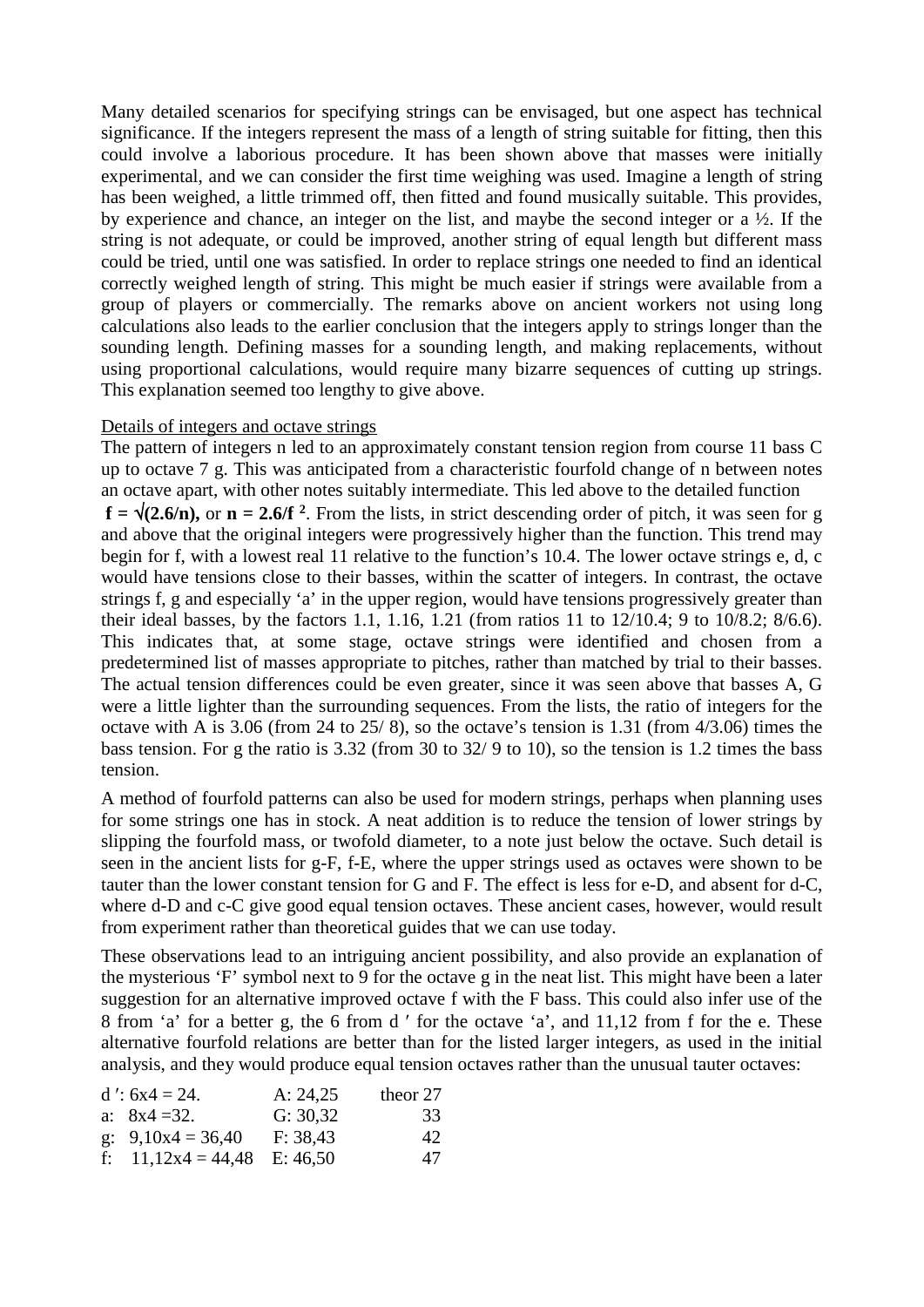The last column is the function  $n = 2.6/f<sup>2</sup>$  for comparison. This observation indicates that the ancients were actively trying to improve their specifications from an initial list of strings based on pitches, as already obtained from weighings or labelled items.

### Differences between the two lists

Looking in detail, the less neat list has integers which are slightly greater than the neat list, e g 10 from 9 on g, 14 from 13 on e, 43 from 40 on F, 50 from 47 on E, 66 from 60 on D, 82 from 75 on C, all about 10% increases. The other notes f, d, c, G are unchanged, and the octaves e, f, g, 'a' were discussed above, but most noticeably A is reduced from 25 to 24. The anomalously low A and G basses may also have significance for the ancient approach, and several features can be examined.

It was seen that all the lower integers of the neat list can be fitted closely to  $2.5/f<sup>2</sup>$ . In contrast, most of the less neat higher integers are best fitted by a factor of 2.7, but the low G and lower A can only be roughly accommodated by a factor of 2.6. Overall, the less neat list gives slightly heavier tauter strings below course 3.

Maybe the neat list was a more desirable earlier standard, and the 'rough' list is a heavier attempt, perhaps later by the manuscript's owner. Although the neat list is on the right side of the page it may have been at the top of a page with the full width fingerboard above or below. If the 'F' on the neat list is a later improvement the 'rough' list may have preceded the neat one. Some aspects below may suggest this, or both lists may have been used together. The exact situation is not crucial here.

Almost all integers above course 8 are common to both lists. This may suggest that one list was adapted from the other by adding and changing some integers. These new integers are the added 10 for g, and 14 instead of 12 for e, both octave strings, and might even be small estimated changes in order to match heavier basses. In contrast, all the fourteen different integers on the lowest four basses would need to involve new weighings and testing, since it is unlikely the ancients had theory or other methods to make these extrapolations. In this process the A and G courses may have been overlooked, or initially thought accurate enough, or thicker strings were not available. The fact that one list, the neat one, has a smooth behaviour, indicates there was no unusual technical purpose behind the low tensions for A and G on the 'rough' list.

Another notable feature is that while the A is normally considered a bass, course 6 is also at the centre of the 11 courses and might be some initial reference. A process of string selection dating back to six course lutes may have left a trace of a break before the later addition of five lower courses.

Just above the curious A integers one sees that the relation between the A and c strings is different from all other notes below course 3. The general musical interval down the list of pitches is a tone, and this is reflected in a gradually increasing separation between integers. The only exceptions are the two F-E semitones, and the larger c-A of 3 semitones, which occurs just below small integer steps from f ′ down to d. The next step from d to c is 3 or 4, and yet from c to A is only 4, whereas one might expect at least 6, and even 8. This might indicate that some rough guide or expectation had not been modified for the larger interval. Integers of 27 or 28 may have improved A. The problem is less for G but 34 or 35 may be better.

Another remarkable feature is that the main integer for A is 24, and this is the number of grains in a 'denier scruple'. Is this just coincidence, or is there further evidence of this unit, and are there other numerical patterns in the lists not necessarily related to the acoustics, but serving as useful guides. Half a scruple is 12 grains, which appears for f and e in both lists. However, 2 scruples is 48 grains, and this is the single exception in the group 46 to 50. For 3 scruples, 72 is missing below 73, for 1½ scruples 36 is missing but there is a 38, and for 2½ a 60 appears for D. This may not seem promising, but the closely grouped integers do indicate a high degree of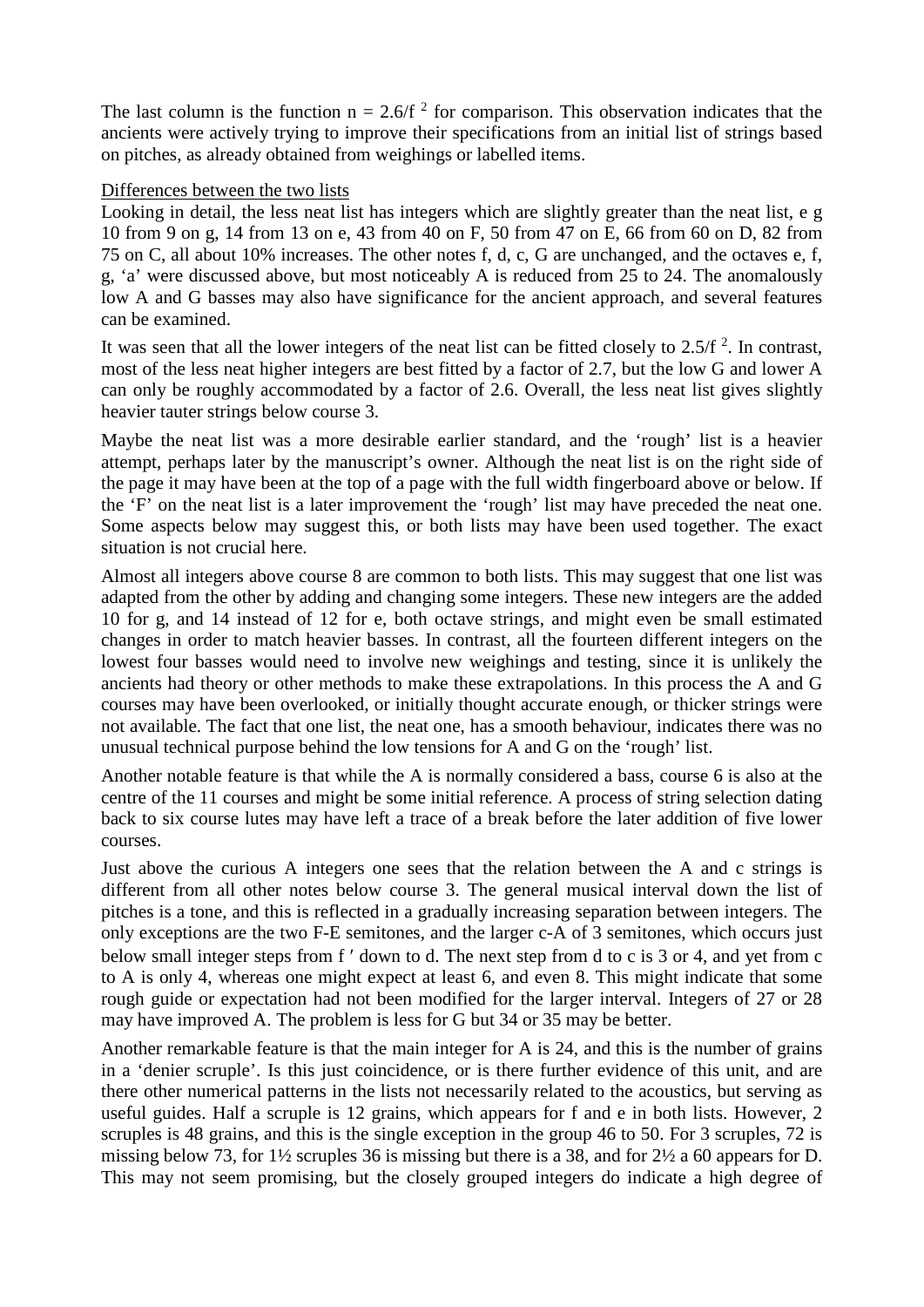precision. Integers such as 13, 25, 73 would require just a single extra grain on the weight side of scales. Slightly low integers such as 11, 47, 58 initially seem a problem, requiring many small weights, but a neat method could be an extra grain on the string side. This may seem compelling until one notices that integers with the very different base of 5, such as 10, 15, 20, 25 etc are also very common. The '24' at the central point, with the new basses below, remains intriguing.

Possible reasons for the intermediate ½ and 19, and the single numbers for the upper three or four courses in the two lists were discussed above. Aside from these numbers, each list generally has two very closely spaced integers, except for four single numbers on the 'rough', maybe less certain later list. The scatter within each list is usually only 1 on the smaller integers, and on the larger integers at most 2, which is relatively lower. For the middle courses this scatter, of order 10%, is comparable with differences between the lists and the accuracy of the fitted functions. For the lower courses the scatter of 2 is relatively much smaller, of order 2%, and much smaller than the 10% difference between the two lists. The difference within a pair of integers on the same list therefore has little significance for the acoustics. There might be a repeated measurement on a string, which could provide confidence. In summary, as a specification for alternative masses, the scattered integers would give a narrow range, satisfactory for middle courses, and negligible compared with the difference between lists for the lower courses. These abstract points will become clearer in the following practical study of the weighing process. The presence of many common integers in the two lists, indicating changes, by additional weighings, estimates, or even labelled items, is also significant.

# A Simple Weighing Device and its Errors

The entire concept of integers representing masses of string depends on the practicality of weighing, perhaps for a single short length of the lightest gauge. Some may have doubted this (eg Ref 2), and certainly electronic kitchen scales designed for a few grammes may not even detect our lowest mass of about 0.25g. This is the small mass of a top f' string with an integer of 5 and length of 105cm, compared with 1.4g for our 70cm F string with an integer of 40, from 1.4x  $(5/40)$  x  $(105/70) = 0.25$ . My initial 'feasibility test' used a simple wire clothes hanger on a peg. A top f ′ string hung at an end produced a clear deflection of just over 1mm, and immediately proved the principle. The next improvement was a long wooden bar, a fine old boxwood metre rule, taped symmetrically to the wire horizontal. It is important to have the centre of gravity well below the peg to make a stable system. Further coils of various modern strings were tested, by hanging them on one end of the bar, to deflect the end relative to a vertical mm scale:

 $g'$  f' d' a f (d A) F D F+f 2 3 4 6 8 31 40 39mm

The accuracy of all these deflections was about plus or minus  $\frac{1}{2}$  to 1mm. Weighing two strings confirms that the scale is linear, and many more strings and combinations could have been used. The device could be refined with an arm longer than 50cm, more sideways restraint to reduce parallax on the scale, a more precise pivot and a little friction. However, this short test demonstrates many effects in the lists. (The string lengths were all about 1metre but varied between 90 and 110cm and I did not want to cut them up, or trouble with correction factors.)

For deflections above about 6mm, the accuracy is adequate and one can discriminate between 'a' and f by a clear 2mm. The f-F octave shows a clear fourfold effect, but the d ′-D of two octaves is narrow due to low accuracy on the d ′ and a short D string.

For lower deflections, down to 2 or 3mm, the readings are little more than guesses, with an accuracy of around 50%, and one can barely distinguish the g ′ and f ′ strings. Weighing several strings in different combinations could give many economical systems of practical testing and quality control. For thin strings much more accurate weights could be estimated. For example,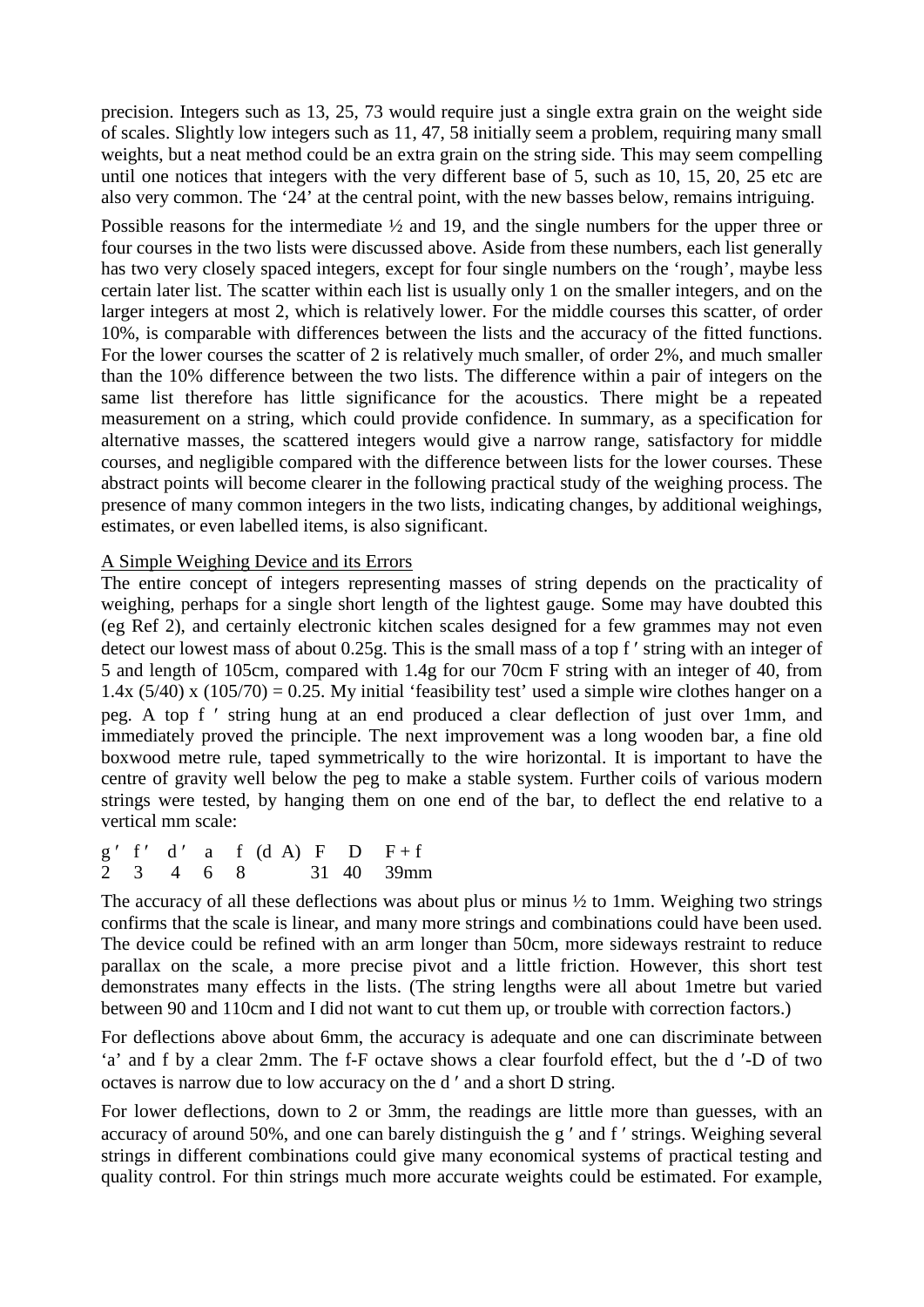eight '5' strings nominally weigh 40 units, so a real reading of say 36 would indicate a better average of 4.5. This division may seem too modern compared with just adding weights to a scale, but simpler methods of comparison seem possible.

All this has a strong parallel with the lists. The ancients may have used simple equal armed balance trays and a set of weights, but similar principles of accuracy would apply. British pharmacists used scruple and grain weights until decimalization in 1971, with 20grains of 64.8mg in a scruple, and a ½ grain weight. Thin brass or aluminium sheets were cut into tiny pieces. A balance with a reference weight sliding on a scale towards a pivot could cause more inaccuracy for thin strings. Conversely, hanging the thinnest strings at a variable point could be highly accurate, and easy with a device like the hanger.

Before these tests it was seen above that the simple integers 5, 6, 8 for courses 1 to 3 were most likely subject to large random and systematic errors. They look analogous to my 2, 3, 4, 6 above, but not quite so vague. In light of these tests, the likely error on the integers might be realistically increased, from the previous  $\frac{1}{4}$  or  $\frac{1}{2}$ , up to 1. (The situation is probably worse because all sorts of measuring device tend to be unreliable near their zero, for a variety of reasons. This could set a minimum weight, such as the '5', and it is often better to set up another reference point.) A top course integer of 4 would reduce the tension to about 1.54 times the constant lower tension, allowing a greater practical range of lower tensions, as seen above. Listed integers of say 4, 5, 7 might have been acceptable. There is no intention here to massage the data, but only to understand the implications of practical methods. Accuracy to ½mm was difficult for the 50cm arm, but 1mm would be possible with 100cm. Divisions of 2mm would be close to an ancient ligne of 2.256mm, but this unit is not essential. If the ancient strings were a longer 150cm, the arm length could be about 70cm. A design of this type could reproduce all the data seen in the lists, and without using the 'grain'.

For the higher integers in each list, the small variation in a pair is similar to the accuracy of about 1mm with the hanger. Modern practice likes at least three readings for a good average, but the outer two are sufficient to indicate 1mm uncertainty for a single string. For the smaller pairs of integers, the inserted ½ indicates a desire for a little more accuracy, with some ability to estimate ½ a unit, or a slight bias in gauge, as suggested above. With the moderate group of integers 18, 19, 20 the inserted 19 is similar.

For basses 6 to 11 the close pairs in each list can be seen as following the same purpose, but economically omitting an unnecessary number. For example, 30,32 implies a central weighing of 31 with an error or uncertainty of 1. The average for technical performance is also 31, but there is no need to bother writing this integer. This simplification is both obvious and subtle, while our modern abbreviation would be the central figure and a plus or minus 1 (for which I cannot find the symbol). The same occurs with 38,40, then 58,60, and 73,75. Exactly the same situation arose with my device, and writing three very close numbers seemed unnecessarily laborious. In the lists, four pairs are adjacent integers and were probably better defined by the scale or weights. Four other entries are single integers, perhaps considered adequate for the 'rough' list. The pairs of integers may have suggested weighings of each string in a double course, but this is ruled out by pairs for the single basses and octaves, and also by the consistent closeness of the pairs.

In the initial assessment of the integers it was seen in both lists that there was precisely no overlap in the integers for neighbouring pitches, with only a single sharing of 12 between f and e. This striking point could have been repeated many times above, but can now be addressed in the light of methods of measurement. It might be a simple result of weighing errors being small enough in relation to differences between the pitches and masses. A helpful aspect is that the analysis did not need to consider overlapping distributions and averages in order to distinguish between courses. However, there appears to have been an ancient desire to ensure complete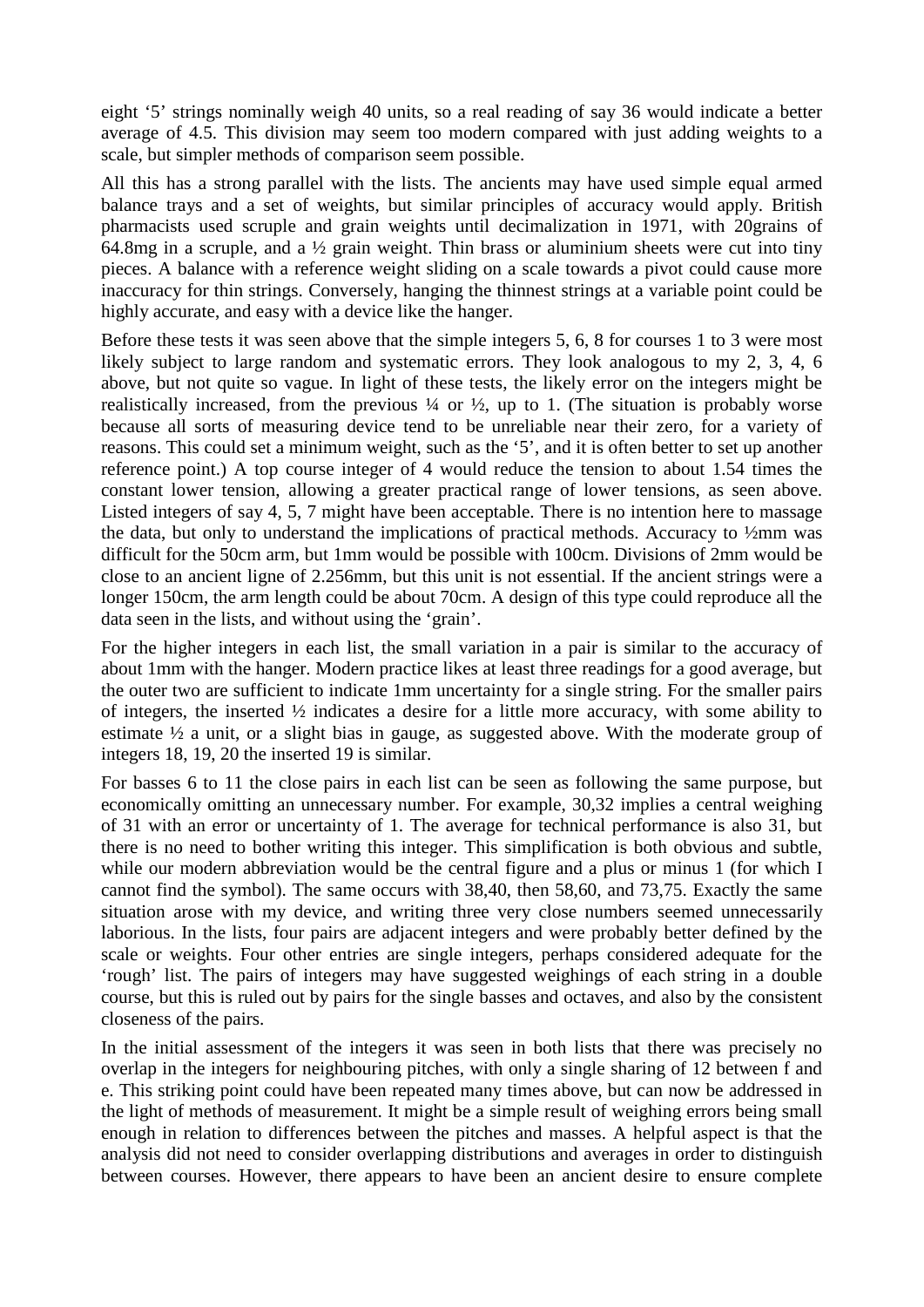absence of overlap, and avoid confusion and contradictory specifications. One wonders whether an ancient worker anticipated or slightly massaged some numbers to achieve this.

The device was set up to find whether single short thin strings could be weighed, and then investigate accuracies. If such devices were not used, an ancient observer could still get the point, but be puzzled by the mm divisions and the hanger, then interested in the adhesive tape and unusual strings. Another conclusion is that no particular units of mass or length are necessary. For local practical use, a device only needs calibrating to suitable samples of string, and then used to select further strings. For weighing with other scales, it would have been perverse to use weights different from familiar grains, however obscure they may be centuries later, and even the next week in a neighbouring town. The corresponding description of the device is the mass distribution of the bar and the exact pivot point, so that finding an ancient diagram would be interesting but no quantitative help.

# Further conclusions on weighing and string selection

The above details: on patterns in the integers, the units of grain and scruple, patterns typical of repeated weighings on an item, and accuracies of weighing, indicate a coherent method possible for ancient use. This strengthens a specification by string mass. The use of standard scales with weights seems likely, especially if one considers the integers indicate use of the scruple among the grains. However, a simple specialized device, as described above, would not require absolute units, and would have many advantages, such as easy loading of several strings, and a single side measure without the inconvenience of different combinations of weights. It is also worth stating that both lists used the same method, perhaps with the neat fuller list as an initial desired specification.

During the analysis the integers may have resembled an almost modern specification, and maybe labelling. However, the implied number of readily available strings would be at least about 80, and the implied alternatives such as 24,25 or 73,75 seem unnecessarily close. This indicates that the lists do in fact represent real weighings of strings, initially chosen by experience rather than theory, as explained above. It would then be possible to select and fit preweighed strings and possibly labelled items, reasonably close if not identical to the list values. As suggested above, on the simple basis of so many precisely identical integers in the two lists, it is possible that the main differences were based on new weighings, and smaller ones on estimates or labellings. (All these possible changes, and even one or both of our lists, may themselves have come from earlier lists, but this does not affect the essential matter.)

Any ancient labelling might resemble the modern situation with rare 'unrectified' gut strings. These have an almost continuous range of mass or diameter, and a maker characterizes each string by its average measured diameter. In contrast, most modern gut strings are generally put through a grinder for perfect cylindrical uniformity, and supplied in a limited number of precise gauges, like synthetic strings. This differs slightly from a more continuous range of integers for the ancient 'unrectified' strings. For selections of ancient strings, personal weighings could be suitable for larger collections of players, but labelled strings could be easier for single players and small groups.

Although this seems a plausible original use, such lists based on mass and numbers could have developed over time into a more nominal type of specification for wider distribution. Strings labelled with a required integer could be selected without any explicit reference to the original mass. This would be similar to modern usage where a player can use recommended gauges or enter tensions etc into an online Taylor calculator, without troubling with units or arithmetic. Specifications initially based on masses could later become malleable, and differ from their original meaning.

It was seen above that our lists could be an initial plan for stringing taken from a list based on pitches. This could explain why the upper octave strings 'a', g, f would be too heavy, rather than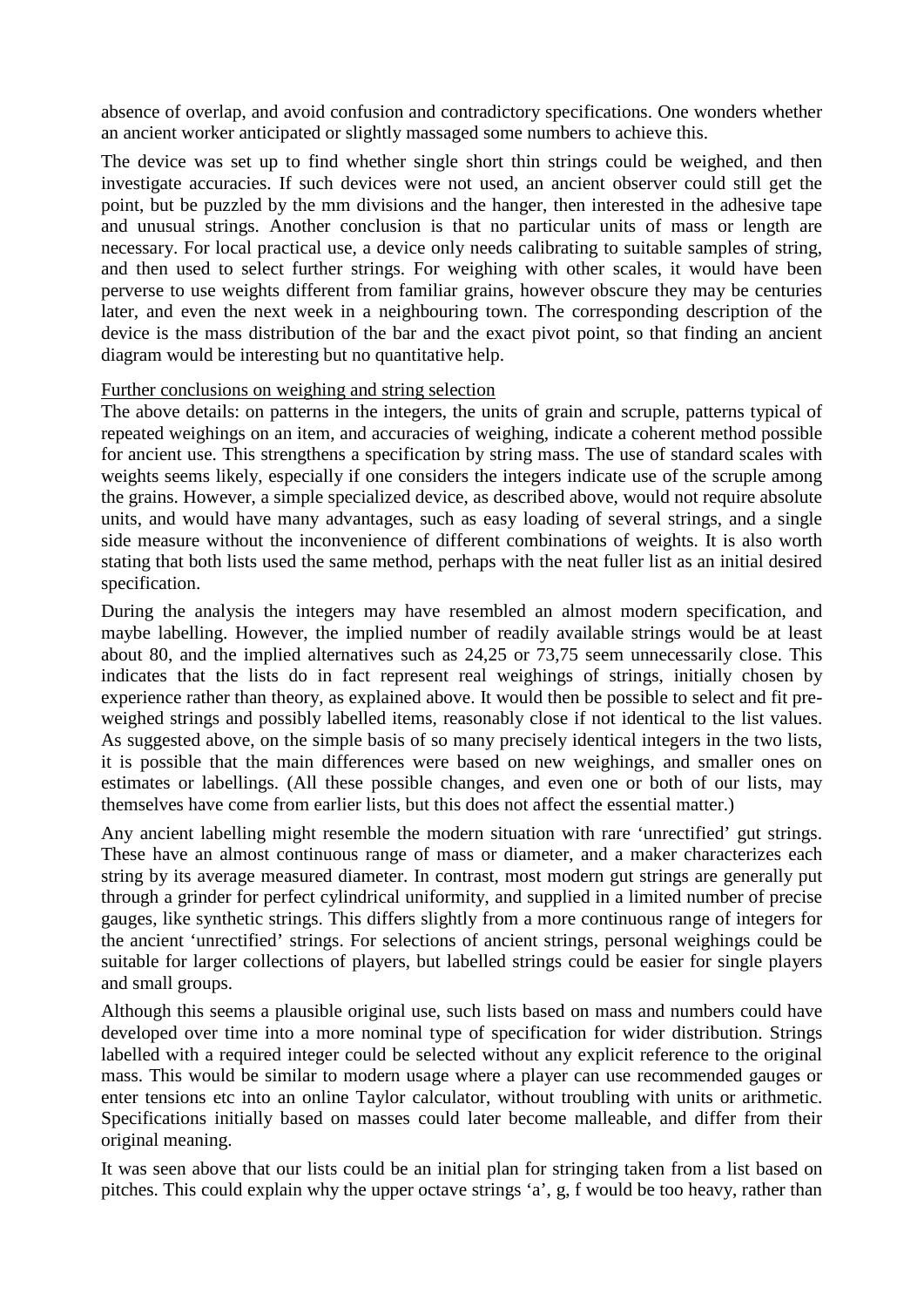unusual choices of mass or faulty measurements. This may have been adequate and just an acceptable difference, or confusion. However, it was explained above how equal tensions with their basses, as for the lowest courses, could have been obtained with the lighter octaves such as g for F etc, perhaps indicated by the strange 'F' symbol. Other opportunities for refinements might have been the heavy upper courses  $\overline{1}$  to 3 and the light basses A and G, but there is no written evidence. The situation here could be similar to adjustment of written schemes for fretting, whereas a set of newly tested and weighed strings would be more like the frets on surviving citterns.

An ancient string list intended to describe strings of a given sounding length for required pitches needs no other specification than mass per length. In strict technical terms our lists give no explicit information on the string material. The most probable material is whole gut with increasing degrees of twist for the lower strings. On the question of added higher density materials such as metal wire, particles or salts, the present absence of evidence is not a logical evidence of absence. However, it is likely the lists were intended to specify strings for use, rather than make a nice theoretical point. On balance, if loaded strings were an available option one might expect to see some reference and distinction. (The logic here is similar to formulating Homeric questions, or assessing Richard III apart from his 'lascivious lute'.)

One type of list that could indicate different string constructions would be integers that represent a non-technical property such as price. The price of plain gut strings would most likely have increased steadily with mass. A pronounced jump from lower integers to a higher level might imply costly, possibly specialized, bass strings. This effect would be similar to strings of different length discussed above.

#### Course 1 string stretching

For a thin top string the degree of stretching from its original length to a working tension of about 40N, is notably large and typically 50mm. However, this is small in comparison with a sounding length of 700mm, and one would not expect any large corrections. It is useful to analyse this in some detail in view of the high tensions predicted from the ancient integers. Also, there has been some recent non-scientific reference to the effect, so a decisive treatment could be helpful.

If a string has an initial cross-section area A, which is the earlier  $\frac{1}{4}\pi d^2$ , then when an initial length L is stretched by length x, the reduced area  $A_r$  is given by  $A_r(L+x) = AL$ , so that for relatively small x, we have  $A_r = A(1-x/L)$ . The strain x/L is related to the stress  $\sigma = T_r/A_r$  where T<sub>r</sub> is the tension in the stretched string, by  $\sigma = (x/L)E$ . Here E is the longitudinal modulus of elasticity known as Young's modulus, defined as the ratio of stress to strain. Now we need to find the tension  $T_r$  for which the initial uncorrected T and A produced a required pitch f from the Taylor equation. The earlier relation  $f = (\sqrt{\sigma/\rho})/2l$  shows that we just require an equal stress so that  $T_r/A_r = T/A$  and  $T_r = T(1-x/L)$ . We also have  $x/L = \sigma/E = T/(AE)$ . The stretched tuned string therefore has a tension and area reduced in the same proportion, and given by

$$
T_r = T(1 - T/(AE)) \quad \text{and} \quad A_r = A(1 - T/(AE))
$$

These expressions can be made more convenient by noting that  $\sigma = 4 \rho f^2 l^2$  to give

$$
T_r = T(1 - 4\rho f^2 l^2/E)
$$
 and  $A_r = A(1 - 4\rho f^2 l^2/E)$ 

Previously one may have been tempted to make a specific numerical calculation for a slightly corrected diameter and then feed it back into a Taylor equation. This new treatment is more general and may provide some understanding of stresses, strains and moduli that will be needed below. (Refs 5,6 have other examples of general treatments.)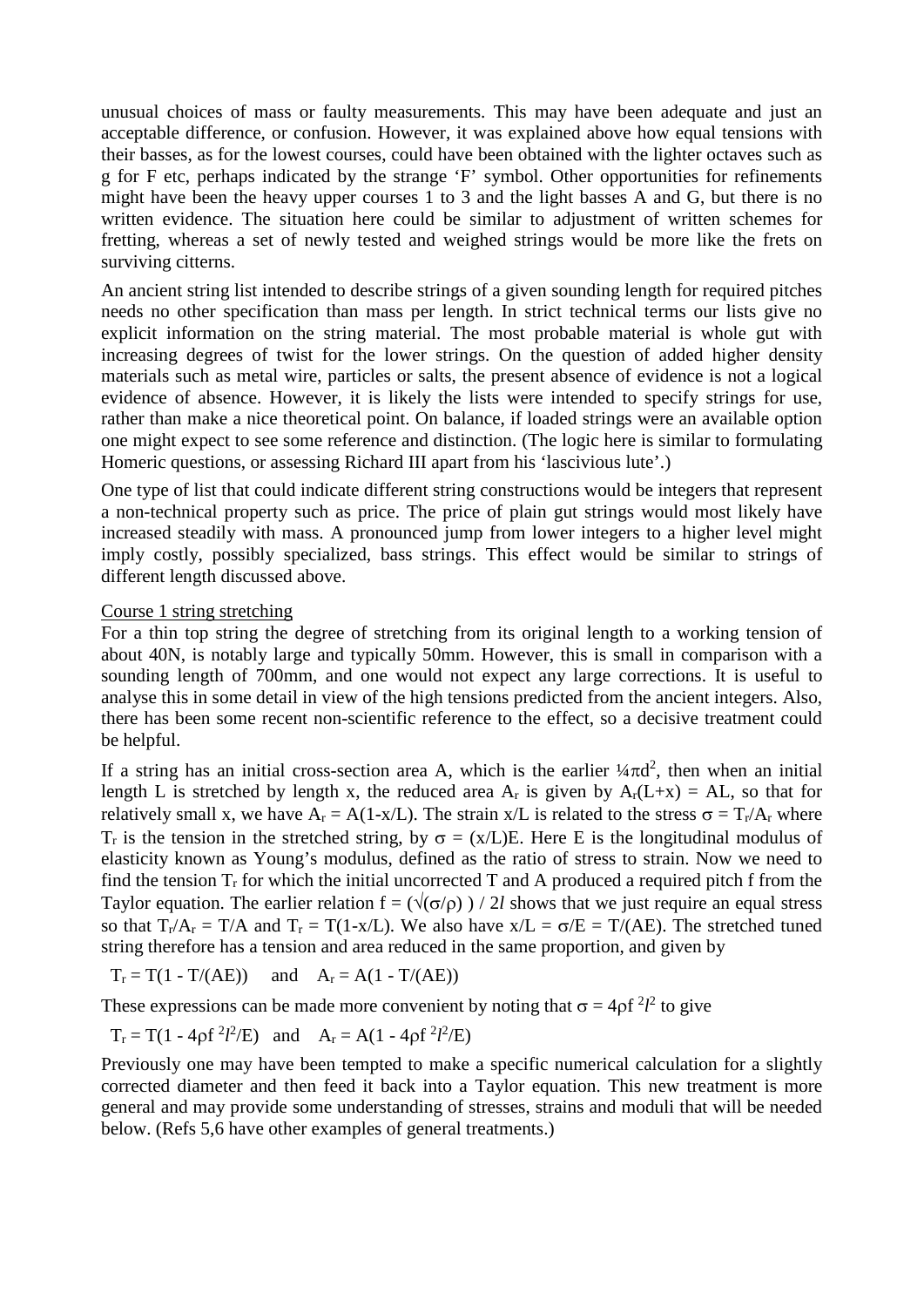A calculation for a typical top string could have values of 312Hz, 70cm, 1.3gm/cc, and 3.2GPa for f ′, *l*, ρ, E. This gives the following examples for pairs of uncorrected tension & diameter: 40N & 0.45mm, 45 & 0.48, 50 & 0.50, 60 & 0.55, all with equal stress. The calculated correction factor is  $(1-0.078) = 0.922$ , and the same for all tensions since it depends on f *l*, but not on T independently of d. The tensions are reduced by a modest 8%, and diameters by 4% to 36.9N & 0.43mm, 41.5 & 0.46, 46.1 & 0.48, 55.3 & 0.53.

An important point is that the correction factor can never become large in practice because this would require large values of f *l*, or small E. The tensions would become impractically large, or diameters small, long before the correction factor became significant. For some modern synthetic materials the modulus is lower, and the large stretch produced on top strings can make their use inconvenient, so that alternatives are often preferable.

As a further example, for a top g′ string on a six course lute with 60cm and 369Hz for *l* and f at A415, the correction factor is 0.080. For A440 a semitone higher the factor would be 0.090. For much higher pitch standards, A466 a tone higher gives 0.10.

A493 a minor third higher gives 0.115, A524 a major third higher, still a low 0.13. Meanwhile the stress, or tension at a fixed diameter, has increased by a factor of 1.56 (from  $(5/4)^2$ ) to a level difficult to play, unkind to the lute, and perhaps beyond the breaking point for gut.

Finally for thin top strings, we can calculate the stretch x:

f' at  $312$ Hz and *l* at 70cm,  $x = 55$ mm, from 0.078 x 700.

g' for A415 and 60cm,  $x = 48$ mm; g' for A440  $x = 54$ mm.

g' for A466,  $x = 69$ mm; g' for A466  $x = 78$ mm.

In practice these would be progressively smaller because the modulus would increase with strain, ie successive equal increments of strain require greater increments of stress, or 'it gets harder to stretch'.

The effects can also be calculated for the next highest d′ string. All we need to change here is the pitch in the correction term  $4pf^2l^2/E$ . For the baroque lute d' is a minor third lower than f' so the term 0.078 is multiplied by  $(5/6)^2$  or 0.69, to give 0.054, and the corrected tensions and areas are 0.946 tines the nominal values. These are only 5% lower, compared with 8% for the top string. For a d' string relative to g' for A415 the 0.080 is reduced more, by  $(3/4)^2$  for a fourth, to 0.045. The corrections for lower strings become progressively more negligible, but as seen below this would be offset slightly by some necessary increase of string elasticity, or decrease in E for lower strings. In fine detail, this effect would make the small reduction of tension on upper strings seem relatively smaller. This treatment is rigorous and conclusive, in contrast with the lack of firm ancient string dimensions in the main analysis. These results and the method of analysis will be helpful in following sections.

Comparison of ancient and modern stringings

A convenient start will be some modern schedules that are freely available on the web. These initial examples from Taylor calculators are recommended values that can be changed slightly to a player's preference.

'Gamut Strings' A392, string length 70cm, Gut:

|                                                                         | f' | d' | $a \sim$ | f  | $\mathbf d$ | A      | $\mathbf G$ | $\mathbf{F}$ | E   |     |     |
|-------------------------------------------------------------------------|----|----|----------|----|-------------|--------|-------------|--------------|-----|-----|-----|
| <b>Tension N</b>                                                        | 40 | 38 | 34       | 30 | 28          | 27     | 26          | 26           | 26  | 26  | 26  |
| Diam $0.01$ mm $46$                                                     |    | 52 | 66       | 78 | 90          | 118    | 130         | 146          | 154 | 174 | 194 |
| Octave N                                                                |    |    |          |    |             | 27     | 26          | 26           | 26  | 26  | 26  |
| $0.01$ mm                                                               |    |    |          |    |             | 60     | 66.         | 74           | 78  | 86  | 98  |
| For A415 the same tensions would be used with slightly lower diameters: |    |    |          |    |             |        |             |              |     |     |     |
| Diam $0.01$ mm 42                                                       |    | 50 | 62       | 74 |             | 86 112 | 122         | 138          | 146 | 164 | 184 |
|                                                                         |    |    |          |    |             | 56     |             | 68           | 74  |     | 96  |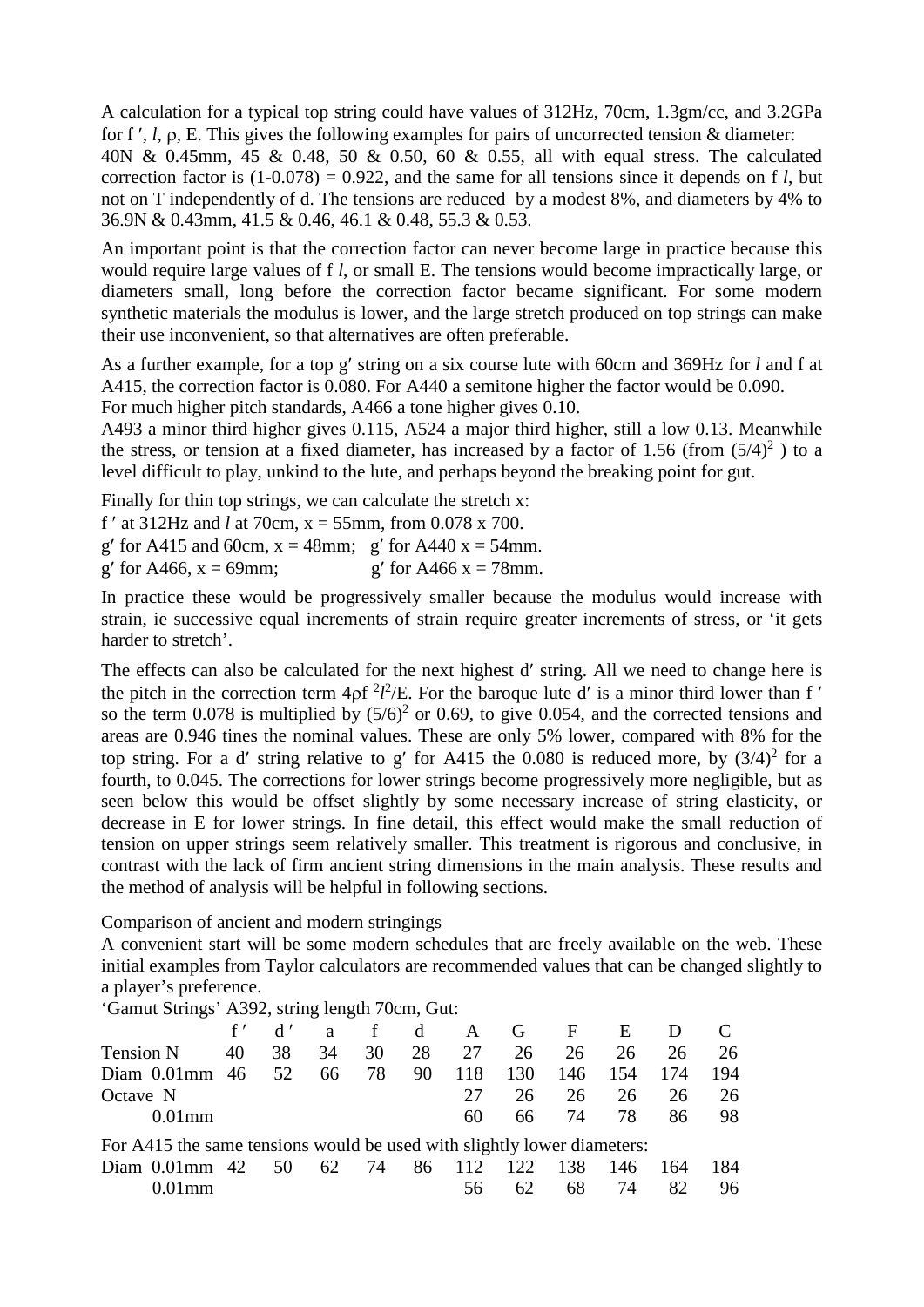| 'Damian Dlugolecki' A392, 70cm?, Gut: |  |  |  |
|---------------------------------------|--|--|--|
|---------------------------------------|--|--|--|

|                                                                                         | f'                                                      | d' | a  |    | d  | A   | G   | F   | E   | $\Box$                            |     |
|-----------------------------------------------------------------------------------------|---------------------------------------------------------|----|----|----|----|-----|-----|-----|-----|-----------------------------------|-----|
| $\sim$<br><b>Tension N</b>                                                              | 38                                                      | 32 | 29 | 25 | 26 | 23  | 23  | 24  | 24  | 22                                | 19  |
| Diam $0.01$ mm                                                                          | 40                                                      | 47 | 62 | 70 | 85 | 113 | 128 | 143 | 156 | 166                               | 172 |
| Octave N                                                                                |                                                         |    |    |    |    | 23  | 23  | 24  | 24  | 22                                | -19 |
| 0.01mm $(46 \t 52 \t 66 \t 76 \t 92)$                                                   |                                                         |    |    |    |    | 59  | 62  | 72  | 77  | 84                                | 89  |
| The brackets contain the higher diameter in a range, e $g$ 0.40 to 0.46mm for course 1. |                                                         |    |    |    |    |     |     |     |     |                                   |     |
|                                                                                         | 'Wadsworth Lutes' A415, 70cm, Nylgut and Kurschner (K): |    |    |    |    |     |     |     |     |                                   |     |
| <b>Tension N</b>                                                                        | 32                                                      | 30 | 28 | 28 | 28 | 28  | 28  | 28  | 28  | 28                                | 28  |
| Diam $0.01$ mm $40$                                                                     |                                                         | 44 | 58 | 74 |    |     |     |     |     | 84K 112K 126K 140K 150K 170K 190K |     |
| Octave N                                                                                |                                                         |    |    |    |    | 25  | 25  | 25  | 25  | 25                                | 25  |
| $0.01$ mm                                                                               |                                                         |    |    |    |    | 54  | 62  | 70  | 74  | 80                                | 88K |

In making comparisons with the analysis of our ancient strings, the variations of tension will be the main interest. The analysis was in terms of relative mass per length and relative tension, which are in the same ratio for a given pitch. The above diameters were included for practical completeness, but as straightforward results of Taylor calculation they are not crucial.

The useful representation of ancient tensions was a lower constant value for C to g, then a tension rising to 1.92 times greater on course 1. This allowed the examples:

18 & 35N, 20 & 38, 22 & 42, 24 & 46, 26 & 50, 28 & 54N Lowering the course 1 integer from 5 to 4.5, from considerations of scatter, reduced the factor to 1.75 with more practical options:

20 & 35N, 22 & 38, 24 & 42, 26 & 45, 28 & 49N

Further reduction to 4, as indicated by methods of measurement, gave a factor of 1.54, which would widen the practical possibilities to:

20 & 31N, 22 & 34, 24 & 37, 26 & 40, 28 & 43, 30 & 46N

This could lead to many long lists of possible tensions and diameters or masses, but the lack of information on absolute mass per unit length, pitch standard and string length cannot lead to a single certain scheme. A useful approach is to base examples on the modern schemes, mainly to compare variations of relative tension and hence mass and diameter over all 11 courses, but without insisting on identical absolute values. It is worth noting that all these modern stringings have been found suitable or optimum for certain lutes and strings, and many other makers and players use similar recipes. Similar variations of tension are also suggested for the six courses of vieil ton, usually with lower tensions for the double course 2. Here, uncertainties with high pitch standards may imply much higher tensions beyond modern comfort, especially for an ancient double top course. A difficult problem may have been bypassed by adopting a limit of the modern A440, rather than several semitones higher.

Starting with the Gamut A392 values, the five basses G to C are all at a constant tension of 26N, and notably the octaves are also at this tension. The tension increases slightly up to 30N for f on course 4, with an equal octave on A. Tension then rises steeply for 'a', and up to 40N on the top course. This is almost the same as our possible  $26 \& 40N$ . The ancient tension increased less between G and f, but the slight increase developing before courses 1 to 3 was particularly evident in the higher tensions on 'a' and g as octave strings. This single example shows that all possible cases for a course 1 integer modified from 5 to 4 have about same relative variations of tension across all the courses as the modern case. It also shows that with an unmodified top integer of 5 there is still a constant tension for lower courses, but that the final rise to 40N would only be compatible with a lower constant of about 21N. An integer relaxed to 4.5 would require a lower constant of about 23N. Many modern players would consider this too slack, but see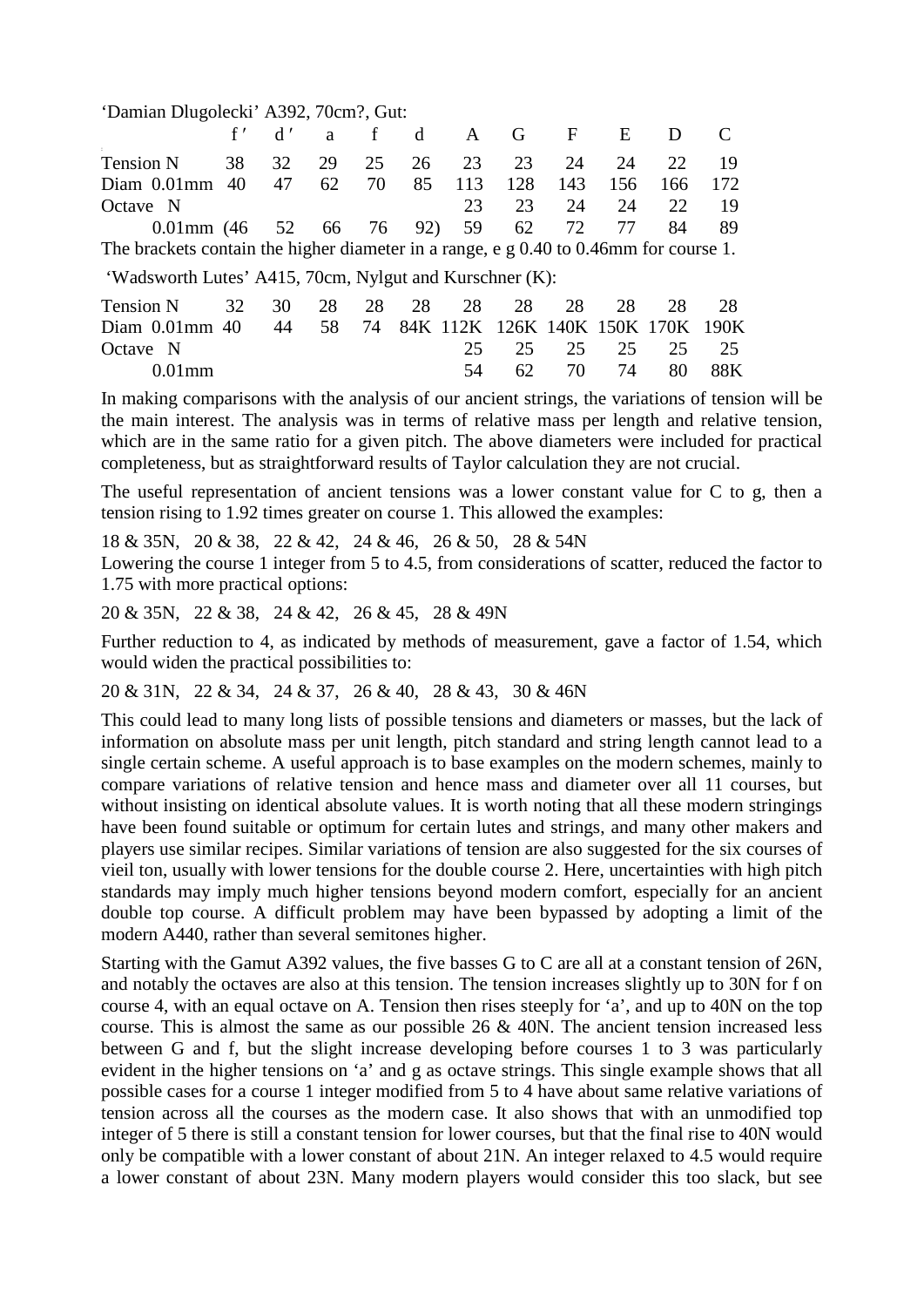next. (A reader may already be inquiring about the calculations of tension reduction on the upper courses. So far all our tensions are uncorrected, so the comparisons are valid. Also the corrections were shown to be small, and their main use will appear below.)

The 'Dlugolecki' values are even closer to some ancient options. Now the six lowest basses are effectively at an approximately constant tension, with octaves equal to basses. A small change such as 23N for E would require a small decrease from 1.56 to 1.49mm. The slight variations in tension may reflect availability of gauges, rather than a strict recommendation. The dip to 23N for A and G looks similar but smaller than the ancient case, where available masses were also a possible cause. The final 19N for C appears to be set by the maker's limit of 1.7mm diameter for fitting strings on a peg, a practical effect appreciated by anyone who has used bulky gut basses. The tension rises for d on course 5 but then dips slightly for f before rising sharply to the top string. These detailed alternations for the 8 lower courses might be characterized as a slight gradual increase from 19 to 26N, or even an approximately constant average of 23N. The increase from course 4 to the top 38N is similar to the ancient integers, with a tension ratio of 1.63, slightly less than the option of 22& 38N for a top integer modified to 4.5. (One can calculate that the diameter for 38N is 0.45mm, near the upper quoted range.) This modern schedule is therefore closer to the ancient case than 'Gamut' on account of its lower bass tensions, and maybe the slight dips. All the octaves have the same tension as their basses, like Gamut, but in contrast with some unmodified ancient integers.

The final comparison is with the 'Wadsworth' values for modern materials, but probably also intended for gut. The higher pitch can be compared with the Gamut alternative. The schedule has many differences from all three cases examined above. The lower nine courses are all at 28N, but the six octaves all have a lower 25N, and courses 2 and 1 have just a small rise to 30 and 32N. Stringings of this type were adopted in the initial modern lute revival, and often with a perfectly constant tension of about 30N across all courses. In the example the tension increases but with a very small factor of only 1.14, very different from the ancient case.

Over recent decades an initial constant tension stringing with modern materials gradually led to the type seen in our first two examples. The basses generally had wire windings, adopted from guitar strings, and a strong sustained sound. This could be quelled by lowering their tension, to about 26N, with a lower gauge. Conversely, upper strings were relatively 'underpowered' at 30N and could be improved with tensions of 35 or 40N. There have been several subsequent strange 'twists of history'. Firstly, the constant tensions with synthetic strings were modified as just described. Secondly, the modern improved varying tensions with synthetic materials were found useful for modern gut. Thirdly, these modern tension variations might not have been so necessary for gut, since lower strings may not have needed so much quelling nor upper strings boosting. Fourthly, the modern tension variations now appear similar to an ancient use. Fifthly, the ancients may have used even greater ranges of tension. These complications have become tangled with notions from ancient writings of equal (constant or even) tension or feel. Some aspects need to be addressed below, but a later full appreciation will take many more pages.

The ancient integers are compatible with a wide range of stringings, but there is not enough information to be more precise. A key aspect of any set of strings is their absolute level of tension and hence mass. Even a small change, equivalent to a semitone or a factor of 1.06 in diameter, or 1.12 in mass or tension, can make a great difference to a player and also alter the response of the lute itself (eg Ref 10). Knowledge of absolute ancient levels would be of equal, or even greater, importance as the relative variations across the strings, but accuracy to 10 or even 20% cannot be produced without resorting to insecure assumptions. This may not be too dreadful, because apparently full details could have led to a single quick solution that became widely accepted, but was actually unrepresentative, incorrect or impractical. The lack of data has forced the present study into many lines of inquiry, leading to a reasonable range of solutions, and with the bonus of several related conclusions on the way.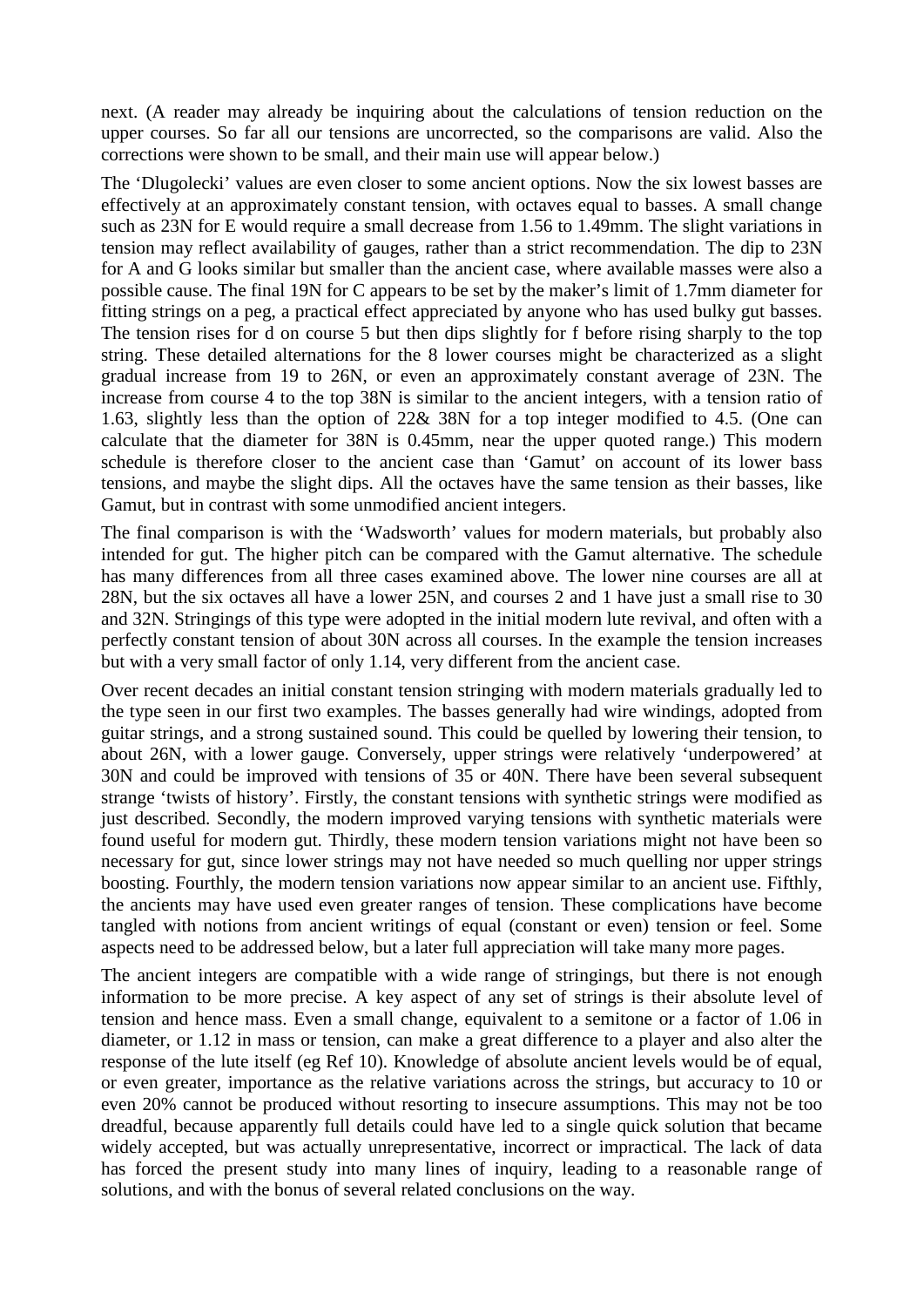A single full example of ancient possible stringings may be sufficient, and easily adapted to cover the entire range of possibilities. It is useful to take some points of reference similar to the modern schemes. Then we can at least be assured that the examples would feel practical, and players could easily try them. Ancient reality may have been more extreme, but this is inaccessible to us.

Firstly, a lower constant tension of 24N will be used for C to f, which conveniently includes our earlier F string example, and the moderate practical level unexpectedly found later in 'Dlugolecki'. This 24N leads to a rapid rise from 'a' to f ′ at 46N, by a factor of 1.92 using the top integer 5:

'Coakley from integers' A392, string length 70cm, Gut:

|                                                    |  |  |     |  | f'd'af d'AGF ED C                             |  |
|----------------------------------------------------|--|--|-----|--|-----------------------------------------------|--|
| Tension N 46 38 29 24 24 24 24 24 24 24 24         |  |  |     |  |                                               |  |
| Diam 0.01mm 48 53 61 70 84 112 124 140 149 168 186 |  |  |     |  |                                               |  |
| Octave N                                           |  |  |     |  | 29 25 <sup>1</sup> / <sub>2</sub> 24 24 24 24 |  |
| $0.01$ mm                                          |  |  | 61. |  | $64$ 70 $74\frac{1}{2}$ 84 93                 |  |

The octave strings 'a' and g are taken from the original integers. Some care is needed to calculate g slightly above the tension rise. However, 24N with 0.56 and 0.62mm may be better for these two octaves, and perhaps also the real ancient preference. As discussed above, they might have used the alternative integers 9, 8, 6 for the octaves on F, G, A to give tensions close to the basses.

Alternative tension rises to 42 and 37N, corresponding to top numbers 4½, 4, suggested above, are also of interest. For the d ′ course, reductions from 6 to 5.66 and 5.33 retain the initial proportions relative to a fixed 8 for 'a', avoiding unwarranted and messy changes to 'a', g, f:

|                   | $f'$ d' | $f'$ d' |      |
|-------------------|---------|---------|------|
| Tension N         | 42. 36  | 37 34   |      |
| Diam 0.01mm 46 51 |         | 43.     | - 50 |

This single example can be extended to any other tension levels permitted by scatter of the integers, within and between the two original lists, and by uncertainty in the four scalings for absolute mass or diameter, pitch standards, sounding length and density. The 24N lower constant could be changed to any other practical level between about 20 and 28N. For example, 20N scales the above higher tensions and masses by 0.833 (20/24), and the diameters by 0.913 (from  $\sqrt{0.833}$ ). The large relative rise for higher courses severely limits possible values for the lower constant tension. Many of the higher courses will be considered too taut and many lower courses too slack, with a relatively narrow suitable central band. The quite low 24N dictates an unmodifed top 46N, with possible reductions to 42 and 37N, but a lower 22N could reduce the 46 to a more reasonable 42N. Tensions that initially seem too high or low for modern use should not be dismissed too hastily in paper exercises.

Several detailed effects could help to reduce problems with the large factor of tension from basses to top string. Plain gut basses are bulky so that lighter options are preferable if not too slack, which is also a consideration in the modern schedules. For the top string, all diameters break at the same stress and hence pitch - according to simple theory expressed in the initial equations. However, it seems likely that thicker strings would be less prone to small defects and may have slightly higher breaking stresses. Also, in the 'rough' list of integers, the basses are heavier by a factor of about 10% (eg 73 to 82). Their tension would be 10% higher than the lighter neat list. A high top string tension is determined by its integer so that the heavier basses would reduce the large tension rise factor, by 10%. (A quick glance at the larger ratio 82/5 might initially suggest that the lighter option with 73/5 would be better.) An optimum balance would be difficult to calculate, so fortunately the effects do not seem to be strong, but useful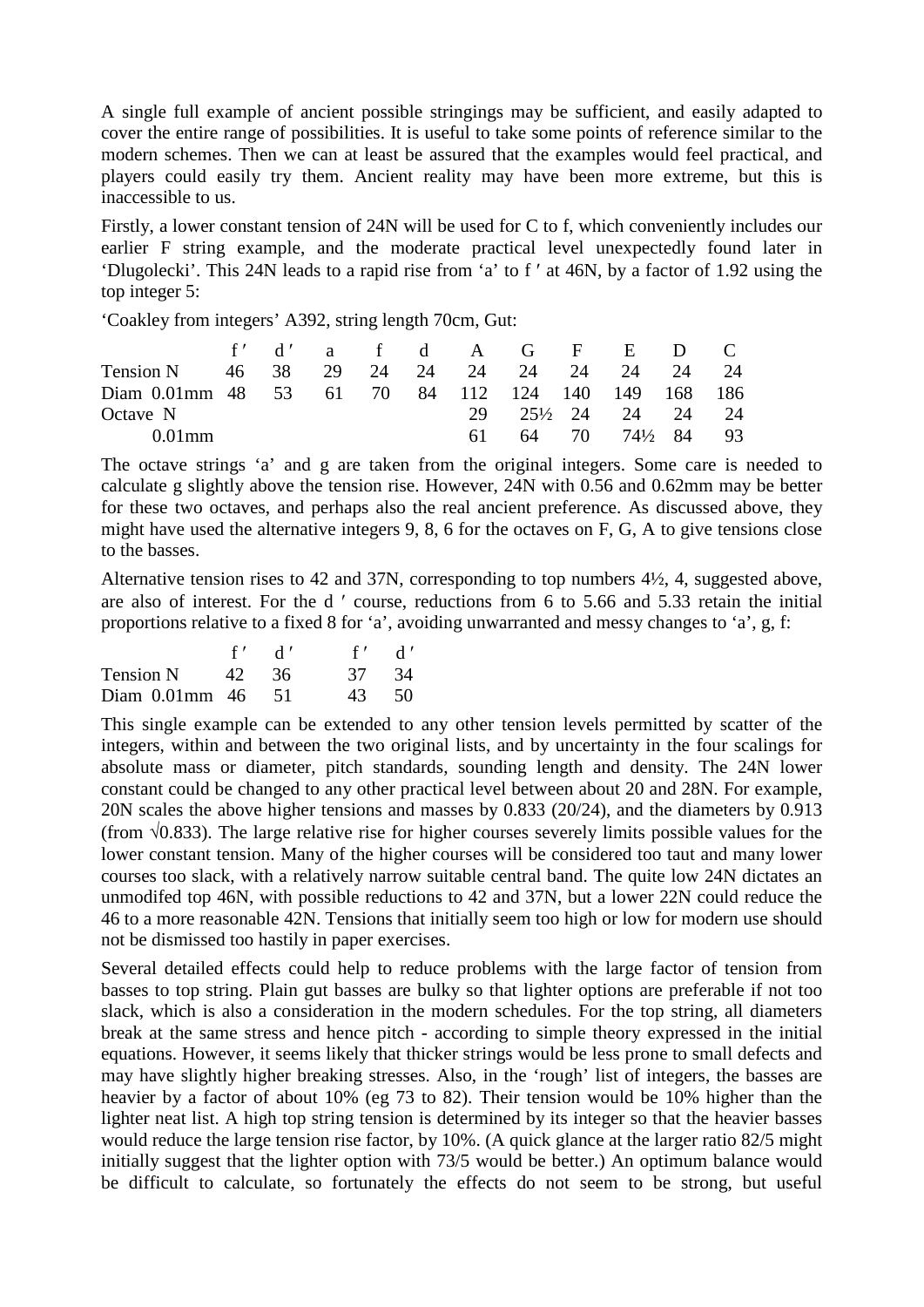differences might be found with real strings. These matters have some relation to whether one list was the basis for changes in the other.

Interested players who may have problems using the Taylor equation could try the calculators on the web. These require inputs of tension, string length, and pitch standard, and then output the string diameter. Usually the range of allowed inputs is limited, and the density fixed. A useful simple modification of the calculators would be an output of any one of the five quantities in the Taylor equation when the other four are inputs. At present, if one wants to find a tension needed for a given diameter, as for the ancient integers, then a series of trial tensions could be used to 'home in' on the known diameter. Many other neat tricks are possible, similar to my use of a basic C40 tuner for any desired temperament in Ref 5, but this may need more science than using the Taylor equation.

#### Useful and available string gauges

An interesting aspect of both the ancient and modern strings is the availability of different gauges, and particularly the increments of mass or diameter. The ancient integers ran from 5 to 82 with an increment of 1 unit. This implies at least 78 specifiable, and perhaps available, masses per length. An increment of mass per length Δμ indicates a highest relative value Δμ/μ of 1/5 or 0.2, which is the lowest resolution or accuracy of 20%. The lowest ∆µ/µ is 1/82 or 0.012, and the highest accuracy of 1.2%. The important consequences of the very coarse or inaccurate definition of thin strings, and conversely the excessively fine definition of the thick strings were discussed in analysing the ancient lists.

Relative increments of diameter  $\Delta d/d$  are ½ of the  $\Delta \mu/\mu$  values, and can be compared with the available values for some modern strings:

|          | $\Delta d/d$ treble | $\Delta d/d$ bass |
|----------|---------------------|-------------------|
| Integers | 1/10                | 1/164             |
| Pyramid  | 1/16                | 1/60              |
| Aquila   | 1/20                | 1/36              |
| Gamut    | 1/20                | 1/90              |

The Pyramid values come from 0.025mm increments near diameters of 0.40mm, and roughly 0.03 steps near 1.8mm equivalent diameters, for which there are also several types of construction. Both ends of the range are better, with finer treble and coarser bass increments, than with the ancient integers. The Aquila values come from 0.020 steps near 0.40, and 0.05 steps near a 1.8 equivalent, and both treble and bass are even better. The intermediate strings have graded increments of 0.03 and 0.04. The Gamut increments seem to be 0.02 over the entire range, with many other types of construction. This bass accuracy approaches the ancient case.

The relevance of these comparisons is that one might consider an ideal resolution would be constant across the whole range. This is because the relative resolution of pitch ∆f/f is equal to ∆d/d and two criteria seem useful: an adequate resolution in the treble and the same sufficient resolution down all the lower courses. In practice the 0.025 steps for Pyramid can seem too large, as in 0.425 or 0.475 alternatives for 0.45mm. On this basis Aquila and Gamut trebles are better but the bass steps could be increased, perhaps to the same 1/20, which is 0.9 or 1mm. This would seem about adequate for basses in all the above schedules, and Aquila is closest with double the minimum. For gut strings the unexpected extra gauges may make use of the range of natural variations of size, whether ancient or modern.

Another aspect is the number of strings needed in a range. This can be counted, or estimated from the steps. The ancient range is around 80, but with a method of manufacture and supply different from modern items, this may not be completely available nor necessary. For Pyramid, an average of say 4½ per 0.1mm range from 0.4 to 1.8 gives 59 items, and with different types I counted 78. For Aquila, about 3½ per 0.1mm gives 47items, and I counted 49, plus 10 wound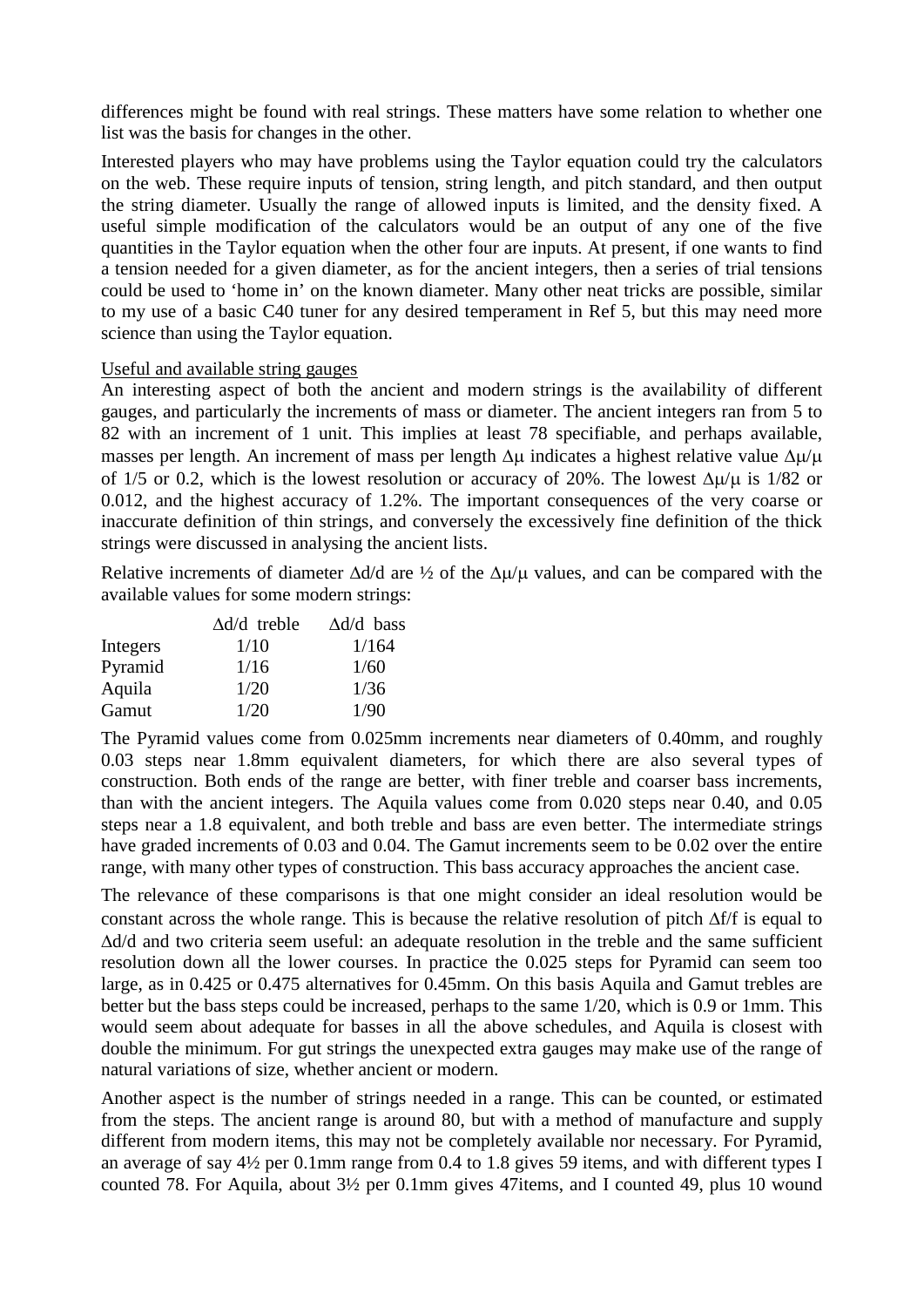types with the same gauge as monofilaments. For Gamut the estimate is 66, which does not need counting, and several other types of range. The number of items for the uniform optimum resolution is only about 40 items, which is not a great saving on the Aquila range.

An analysis of ancient integers using a precise calculation with no smoothing of scatter produces uneven variations of tension and diameter (eg Ref 1). However, with smooth variations of tension, as used in my analysis or modern recommendations, the calculated smooth variation of diameters may also be difficult to match to the available stepped diameters. The effect can be quite random, sometimes being almost perfect, but often requiring awkward choices even when reasonable increments are available. Another additional effect here is rounding of the calculated diameters usually seen in written schedules, and above. A final stringing could be rather different from the intention, even with modern methods and strings. (There are some apparent discrepancies between the four schedules above, so we should not be too disappointed if 300year old sparse evidence seems a little uncertain as well as obscure.)

# Feel of strings

At this point we need to raise the question of 'feel' and its relation to tension. Firstly, we can note that for an 11 course baroque lute, courses 1 and 2 usually had a single string, and courses 3 to 5 had two strings, presumably at the same tension. Courses 6 to 11 were also double strung but with a bass and an octave, sometimes with slightly different tensions, as seen in the ancient integers or less taut modern octaves. Many ancient writings recommend an equal or even feel for the fingers across the courses. A modern technically minded reader might think this is some ancient specification for all strings at the same tension. Then one realizes that 'feel' would be affected by many other factors. However, this could lead to a modern delusion that a simply expressed ancient qualitative desire for a comfortable feel involves some complicated ancient algorithm left for solution by modern players.

Seven years ago I studied the lute mechanics affecting 'feel' (Ref 10). After considering the importance of physiological, psychological, and historical aspects, I decided not to wander directly into these even more uncertain areas. Two features of lutes illustrated the difficulty. In the Gamut scheme, the single top string has a nominal tension of 40N, and course 2 also has a single string at a slightly lower 38N, whereas course 3 has two strings each at 34N. This produces a large discontinuity in total load on the fingers and arm, 38 to 68N. In contrast, for vieil ton course 2 is double, but often at a lower 30N, producing a differently positioned discontinuity of 40 to 60N. Players grow accustomed to these large differences, and to changing lute types. A contrasting feature of lutes is that even small differences of tension and string type between any courses can feel distractingly uncomfortable.

These observations raise the central question of whether an equal or smooth feel involves the total for a double course, or just one string, in relation to a single course. At one extreme, for an equal contribution from each string, then the 'initial modern' or 'Wadsworth' type is close to an equal tension with 32, 30, 28 plus 25N octaves. At the other extreme, for an equal contribution for each course, an ancient type such as 'Coakley from integers' is close with 46, 38½, 29, 24 plus 24N octaves. An exact limit would be say 46 for courses 1 and 2, with 23 for all other strings. As seen above, neither case appears to be optimum, the 'initial modern' tending to slack light upper strings, and the strict 'ancient integer' tending towards heavy taut top strings or slack lower strings. 'Gamut', and especially 'Dlugolecki', steer a middle path, with reasonable closeness to the ancient integers and clearly a generally comfortable feel. Many other factors will be involved such as: reduction of tension due to stretching, pressure and area of contact on fingers, bending stiffness, a plucking or stroking action, a sensation of size or bulk of string, anticipation of sound quality, and historical sense (the ancients never heard nylon or our loud metal windings). These factors are significant, but probably secondary to the tension and number of strings, and will be presented quantitatively in a future paper. Experiments would be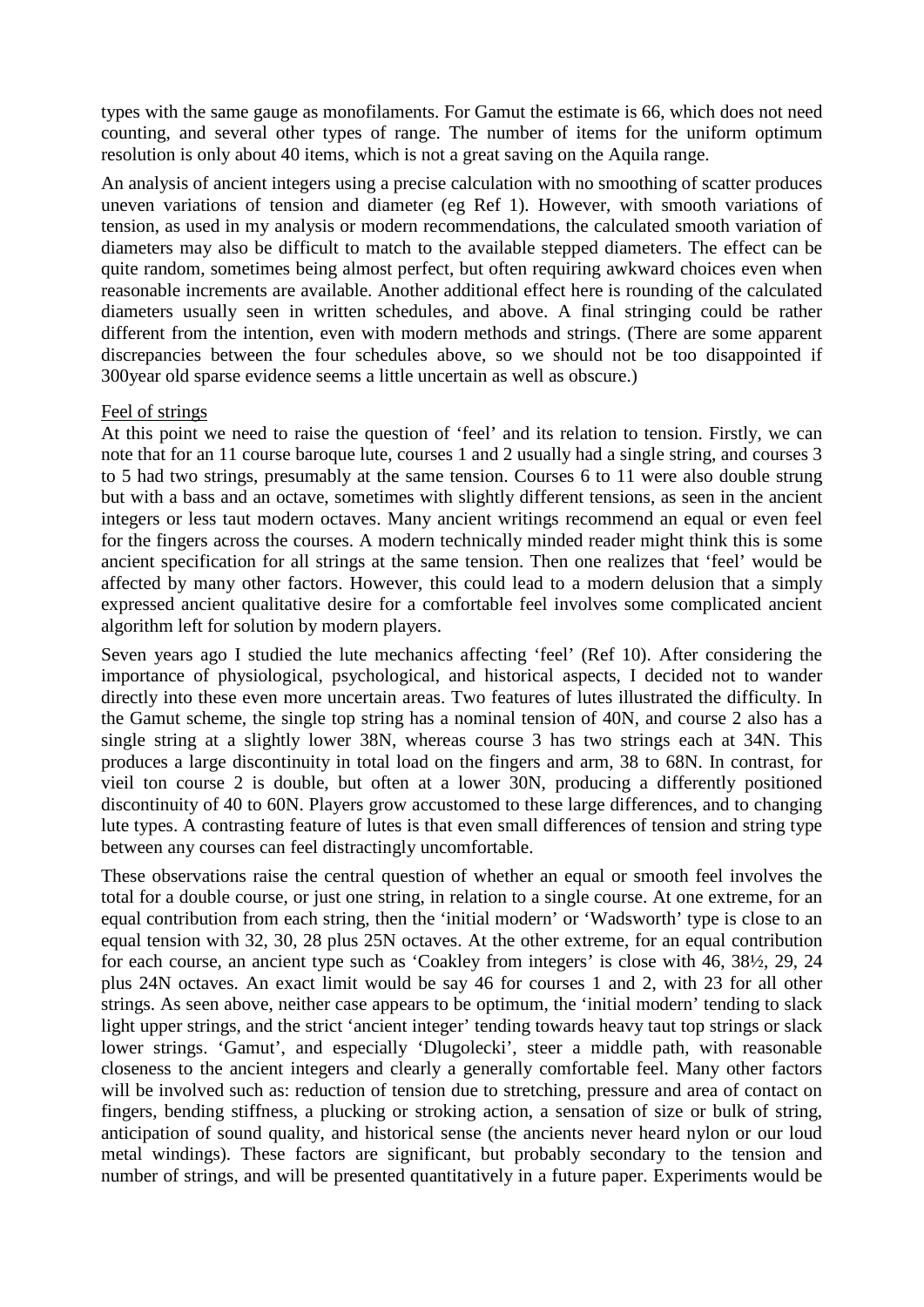important but probably little use without a theoretical framework. In the present context, players may like to compare smooth variations of tension across strings with calculations from the scattered integers or Ref 1.

However, a recent view of feel, on the Aquilla website, quoted by other suppliers, and mentioned in the summary of Ref 1, seems unhelpful. The main purpose appears to be explaining away the increased upper tensions found to be useful in many modern schemes, and now in the ancient integers, because this feature conflicts with a simple modern view of an ancient constant tension or feel across all courses. Most secondary factors tend to increase the sensation of tautness in thin strings, so the websites contend that the thinning effect would reduce the tensions. As analysed rigorously above, this is qualitatively true but the effect is at most a small 8%, and in attempting to reduce a nominal 40N to perhaps 24, a mere 3N is insignificant, and the venture is unhelpful. With all the mechanisms listed above it would be essential to make analyses that can compare the relative size of the effects, and most usefully the dependence on other physical quantities. Equal feel or tension is a far simpler concept on a violin with four single strings, and the above calculation of stretching produces a small correction factor almost identical with the lute value. For a lute, however, the notion cannot be expected to apply simply, or at all, to single courses next to double ones.

#### Stretch sharpening and angled bridges

A further interesting aspect of ancient strings, also mentioned in the Ref 1 summary, can be outlined here while we have in place all the necessary physical relations, such as string stretching and pitch dependency on stress. This will also demonstrate a powerful use of physics, in contrast with the string schedule and its sad deficiency of data in an otherwise simple situation.

It is well known that some bass strings can have insufficient elasticity such that fretted notes are sharpened uncomfortably when a string is stretched slightly on the frets. The effect depends on the amount of stretching on a fret relative to the initial stretch required to tune a string up to pitch. The sharpening can be corrected roughly by slanting the frets towards the nut, which is not seen in ancient paintings or writing, and disliked by modern makers. Another method is to angle the bridge to produce slightly longer bass strings, as used on some modern guitars.

On many surviving baroque lutes, bridges are angled such that the basses are shorter than the trebles. About thirty years ago, David van Edwards valuably highlighted this feature and summarized the surviving variety of shorter, longer and equal length basses (Ref 11). The notion also arose that the lutes with shorter basses would require a very inextensible top string. This was thought to cause stretch sharpening much greater than normally found on rather stiff bass strings, and by analogy with longer stiff basses was suggested to permit tuning of shorter basses. This poses a problem for all the intermediate courses, even before examining the physical plausibility. Some practical lute makers and players seem to have accepted the notion, without any analysis or practical demonstration: but it does have a technical feel, and elasticity is often at the root of string problems. Eight years ago I set up the general problem of a graded increase of stiffness from bass to treble strings (Ref 6). It became apparent that prohibitively large treble and low bass stiffnesses would be required.

Instead of relying on specific cases I therefore sought a more fundamental analysis of this practical obstacle. This was given in Refs 6,9 but perhaps the colloquial terms, instead of helping readers with limited science, appeared as just another vague opinion for debate or controversy. The best way to present the result is a short rigorous technical proof, which should be helpful to those with some physics who may be new to the problem, or have been misled by the initial notion. The physics is simple but the main effort was realizing how to analyse the problem. (Philosophers have invented the term 'bridging concept' for something as natural as breathing for practising scientists and student exercises. The 'laws of physics' usually tell us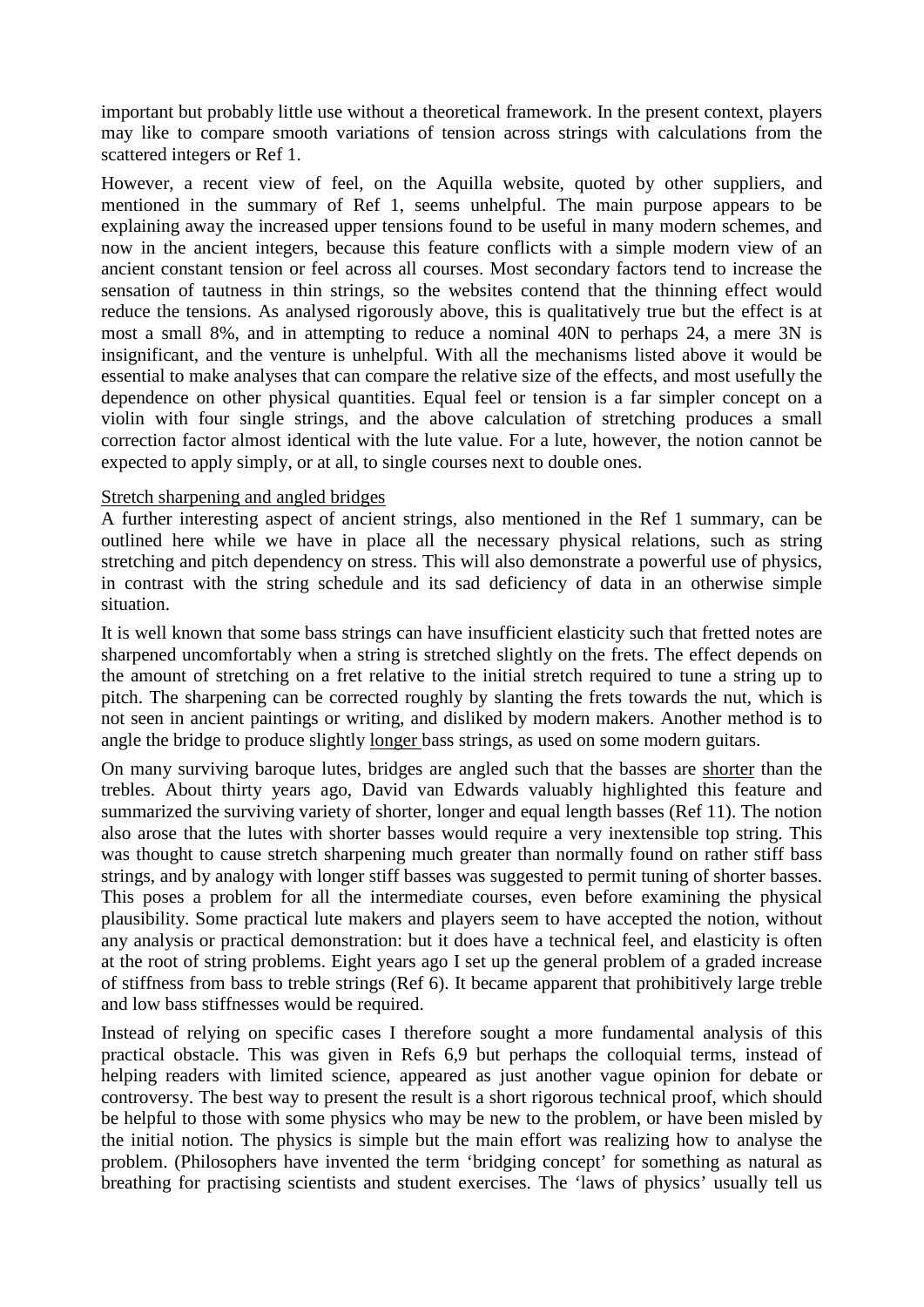nothing directly about interesting practical situations.) The key to the problem is finding the elasticity of basses and trebles that would be needed for the shorter basses to have very little stretch sharpening and hence large initial stretch, relative to much greater sharpening and low stretch in the trebles. This is the opposite behaviour of all strings presently known to mankind.

The solution takes a treble string and a bass string 2 octaves lower, for example f  $'$  and F on a baroque lute, or g′ and G on a 6-course lute. An intermediate f, or imaginary g, may also be helpful. Lower baroque basses are unfretted, but a fretted D below G increases the elastic problem. A '5 line proof' can be given in a short table describing the mechanics of strings. Initially, in lines 1 to 3, all strings are of the same material and same modulus of elasticity. The modulus is the material and constructional property (eg twist) of the strings we are interested in examining. Explicit tensions and diameters are unnecessary, but could be added for illustration.

| String                 | f'  |     |  |
|------------------------|-----|-----|--|
| Line 1. Relative pitch | 4   | 2   |  |
| 2. Relative stress     | 16  | 4   |  |
| 3. Relative stretch    | 16  | 4   |  |
| 4. Elastic modulus     | 16  |     |  |
| for equal stretch      |     |     |  |
| in f' and F.           |     |     |  |
| 5. Elastic modulus     | 256 | -16 |  |
| for stretch of F       |     |     |  |
| 16 times f', ie        |     |     |  |
| reversed stretch.      |     |     |  |
|                        |     |     |  |

Highly technical readers will immediately see in line 4 the impractical range of elasticity needed to make trebles fret-sharpen by the same degree as the basses. They will also see in line 5 that for the initial degrees of fret-sharpening to be reversed, so that trebles sharpen like the initial stiff basses, and the basses like the initial trebles, then the requirement for basses to be 256 times more elastic than the trebles is prohibitively large and practically 'completely impossible'. A necessary grading of elasticity for all the intermediate strings compounds the difficulty. (A further difficulty arises because the low modulus for the highly stretched bass is at a high position on the stress/strain curve, so the required low strain value is even lower. A small factor offsetting the difficulty is that bass strings have a slightly higher action height and hence greater stretching by a fret.)

For less technical readers the following explanation may help:

Line 1 gives the ratios of pitches an octave apart, and should be clear.

Line 2 follows from  $f = (\sqrt{\sigma/\rho}) / 2l$ , giving the stress an octave lower as ¼. Here all the relative values have been based on a lower 1, for simplicity. A line of 1/16, 1/4, 1 is less clear.

Line 3 gives the initial stretches of string when winding up to pitch. These follow from the relation between stress and strain seen earlier. The modulus of elasticity is stress divided by strain, so strain is stress divided by modulus, or  $x/L = \sigma/E$ . In this line all the strings have the same modulus and initial length, so the stretches are simply proportional to the stresses.

Line 4 shows how one needs to change the modulus so that all the strings have the same stretches. This is just proportional to the stress, from the above relation, so that the bass F needs to have a modulus 1/16 that of the f ′ string.

Line 5 then shows how one needs to further increase the relative modulus of the f ′ string so it has a stretch 1/16 that of the bass F. The required modulus of the bass F string is 1/256 that of the treble f ′ string. This reverses the initial relative stretches of the treble and bass strings.

The familiar initial position in line 3 of relatively large treble stretches requires large deceases (1/16) of the bass modulus to produce identical stretches in the bass in line 4. Even this stage would be practically very difficult. In order to reach the state in line 5, where the bass string has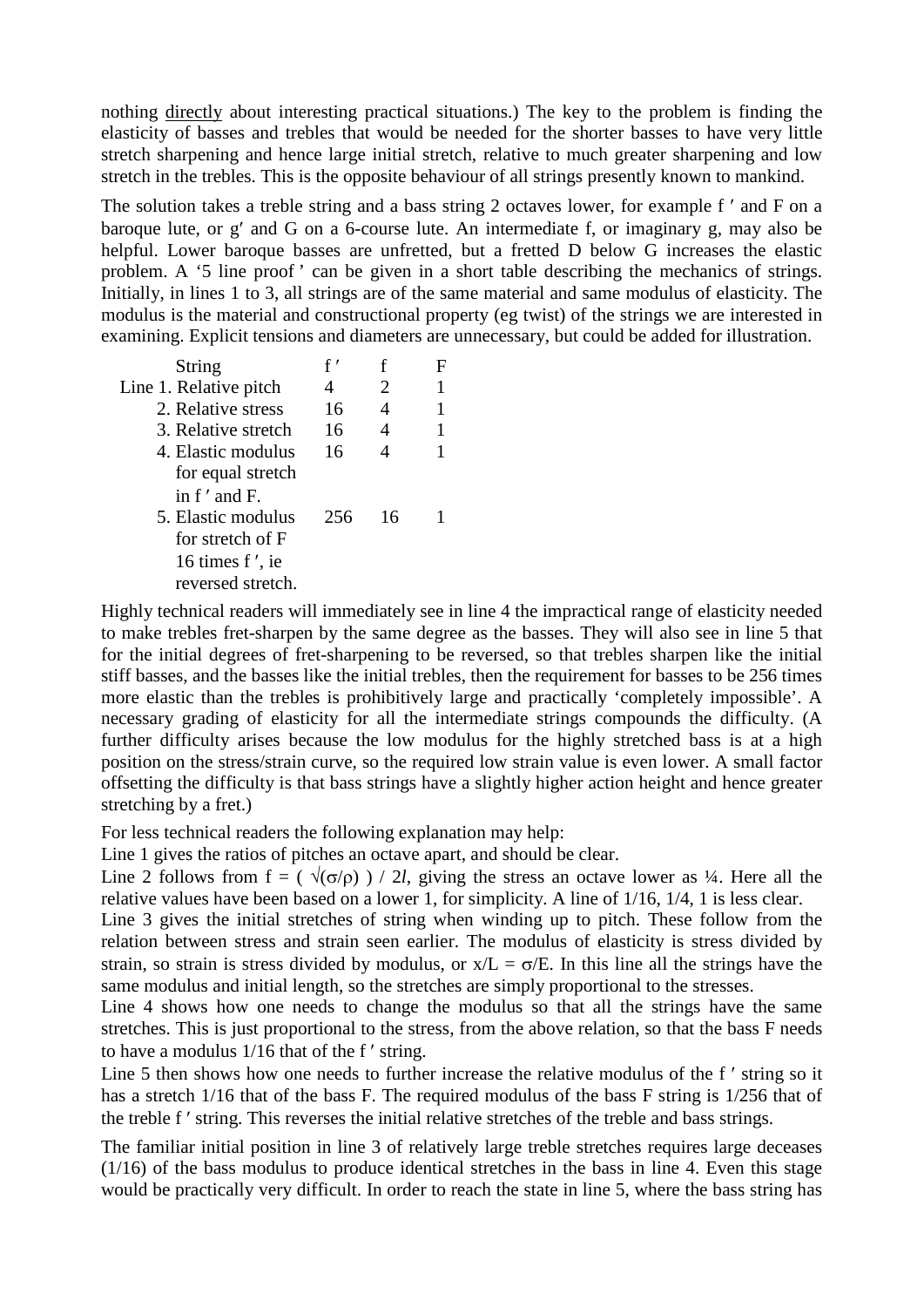a much larger stretch than the treble, requires yet another 1/16 lowering of the bass modulus. This would be an 'extremely unusual' practical situation, requiring a bass modulus 256 times smaller than the treble value. In practice one would need a bass material similar to a very soft rubber, typical modulus about 0.03GPa, and with a high strength, together with a treble like a hardwood near 10GPa. Shifting the absolute values, for a soft plastic bass at about 0.3GPa, the treble modulus would need to be around 100GPa for steel, but with a low density. These are the nearest classes of common materials one can find in data tables. Both these examples, and the grading of intermediate strings are effectively impossible for ancient materials, however ingeniously gut was processed, and maybe even with today's materials for the rubber strength, and low density/high modulus.

Readers with little science may find a simplified practical account useful. For typical modern strings the initial treble stretch is around 40mm. Even for basses overwound with metal wire the stretch is a rather limited 10mm, still with a small trace of stretch-sharpening, and modern gut basses can be worse. One can see that increasing the stretch to the 40mm treble value would be 'extremely difficult'. In addition to material properties, the extra details of construction such as twisted metal wire do not allow the same degree of reversible stretching possible with a simple homogeneous treble string. The next stage of increasing the relative bass stretch to 160mm, or equivalently 40mm relative to a treble 10mm, should be inconceivable to practical makers of lutes and strings.

Today's string makers suggest various stringings, from Taylor calculations and testing, and modern lute makers and players can use these or make small changes. They can also compare quite subtle aural differences and express their preferences, often quite strongly. However, these musically useful strings reflect a very narrow range of physical behaviour. Just as expert wine making does not require, or confer, deep general knowledge of organic chemistry, so trying out modern strings does not provide guidance outside this narrow range of elastic behaviour. The 'elastic notion of angled bridges' turns out to be analogous to a pilot of a propeller driven aeroplane, accustomed to low altitudes, then conceiving the notion of flying to the moon and maybe still believing there will be sufficient atmosphere; or an untested suggestion for a country walk where one direction ends down a pothole and the other meets a precipice.

In view of the impossibility of the elastic notion, I realized the only other possibility was some geometric variations in strings. In Refs 6,9 the simplest possible variation was seen to be a taper down the length of strings, and the acoustic effects were examined in some detail. It is not appropriate to repeat this here, but I have since done some experiments. These fully support the chief predictions: (i) that tapered bass strings which are thicker towards the bridge can remove stretch sharpening on the frets, and (ii) increasing this taper allows one to shorten the string, using a simple false bridge in the experiments, and retain correct tuning on the initial frets. The long-range tapers involved are small, of order 2%, which is just 1.50 to 1.53mm, between nut and bridge. Turning the string around destroys the tuning, and written sources advise reversing strings to improve tuning. This is effectively a 'taper detector'.

Ancient gut strings were produced in large-scale handmade processes. Natural guts were, and still are, slightly naturally tapered, similar to trees and many other biological structures. This long-range taper would tend to persist in the finished strings, however carefully the natural guts were processed. In the modern lute revival, players started with synthetic strings of uniform diameter, or mass per length, and they began to expect uniform gut strings. Most modern gut strings use strips and any non-uniformity, including residual taper, is removed by grinding between wheels (see descriptions on makers' websites). There may be some specialists who try to make a uniform lute string without this 'rectification' but this would be a time-consuming and potentially wasteful process, and very costly or uneconomic in contrast with the large-scale ancient manufacture of naturally tapered strings. In modern times, 'unrectified' strings have found wider use for bowed viols etc, rather than sensitive plucked lutes.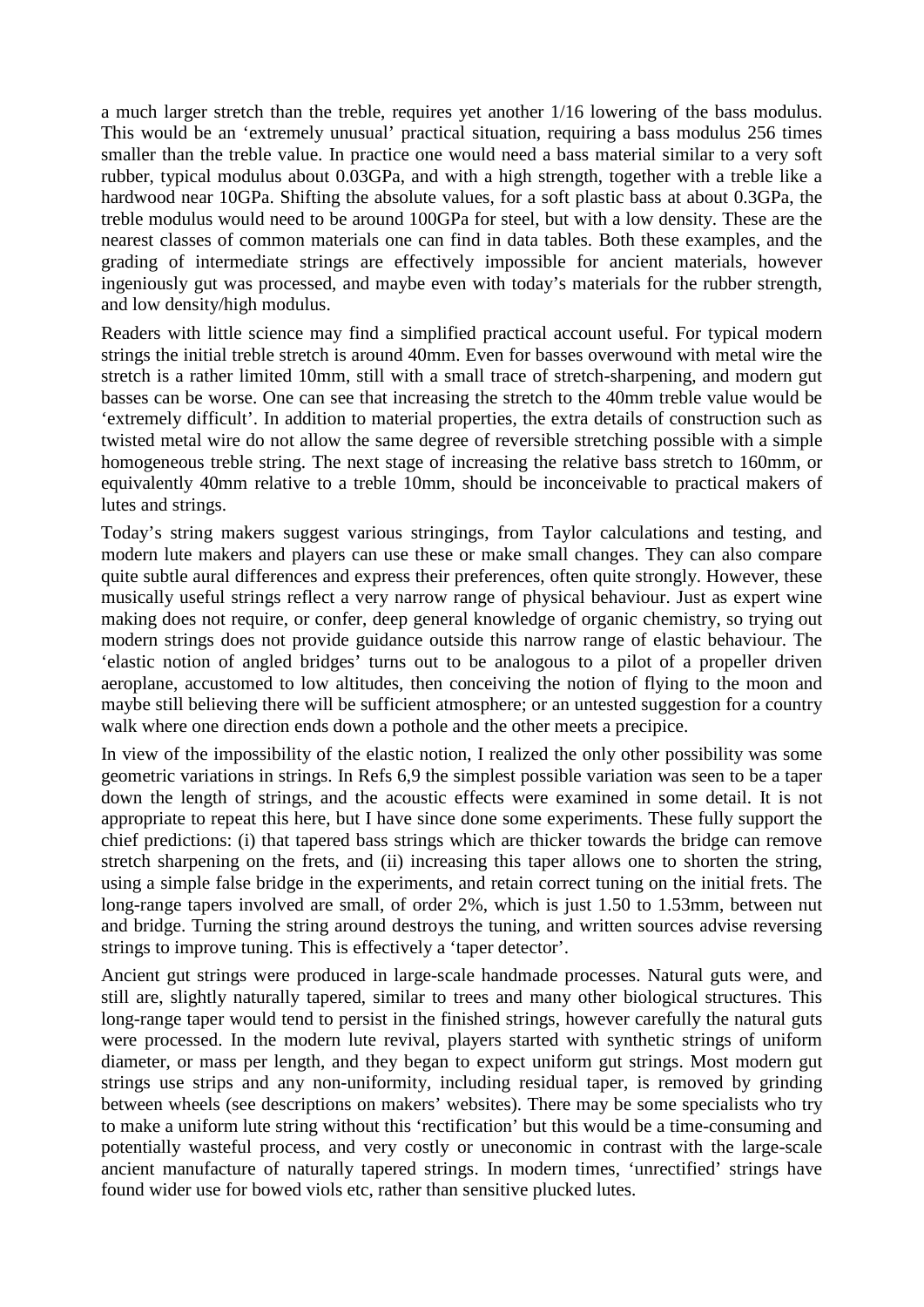One of the earliest lute books, by Capirola (Ref 7), states quite simply and repeatedly that lute strings are tapered, with no hint of special curiosities. The previously cryptic written instructions for fitting strings are an exact parallel with my theory and experiments. A further result of taper is 'false' strings, a constant ancient preoccupation in their standard test of holding a potential string between outstretched hands. Sources indicate the ancients were content to match together slightly false double courses, which were at least as useful as one false and one perfect string. However, this test would only detect and sift out strings with gross local irregularities, but not those with slight gradual taper. I have calculated the effect of taper, and also detected a slight effect in the experiments. The inharmonicity increases with taper, indicating that ancient lute sound might not generally be the perfect, and sometimes bland, modern ideal. This effect also provides a reason for an upper limit to the bridge angle or shortening of bass strings by about 6mm, which is also found for surviving lutes. In addition, the tuning corrections, of order  $\frac{1}{4}$ semitone are linear only up to the same limited degree.

The final view in Ref 9 was that tapered strings were the general ancient item, resulting from the natural gut structure and large-scale manufacture. Uniform strings would have been a rare subclass. The ancients learned how to use these tapered strings to correct stretch sharpening, to allow good tuning of many sorts of angled bridges and necks, and to fine tune octave strings. Some misunderstandings, or my explanations, may have troubled adherents of the elastic notion. For example, the ancients would not deliberately angle bridges in order to tune tapered strings. Nor would they generally need to make special tapered strings in order to tune angled bridges. However, the phenomenon of angled bridges may have remained overlooked without the much earlier contribution of Ref 11, which triggered my interest leading to the role of taper for ancient strings and lutes.

#### Concluding Remarks

In finally signing off, a list of short points would be difficult, but the many section headings, and the summary guide for Lute News should be helpful. It has been possible to interpret many aspects of the ancient integers and their patterns in terms of methods available to the original workers. One striking conclusion was particularly helpful in analysing the integers. The accuracy and usefulness of the integers is lowest for the small ones on the upper strings and greatest for the lower strings, exactly the opposite of a first impression, and this transforms an awkward set of data into something more intelligible and practical. Another intriguing deduction is that the ancients appeared to be using the listed integers to produce improved specifications such as octave strings, and these are also contained within a list.

A further piece on ancient strings and barring of lutes had been planned, and may now be resumed. This can include the new conclusions from the ancient integers, but as seen above this will not be so decisive or unusual as the ramifications of taper. The question of why bridges are at an angle requires tuning in to ancient thought, as in the present work.

#### Footnote

Just before submission of this paper I was told that similar integers had been found in Diderot's Encyclopedie, which appeared in about 1750-70, at least 80 years after the manuscript. This seems to throw my 'preliminary matters' at the first fence, but it would be surprising if the whole exercise were invalidated. At times throughout this work it was noted that the integers had a more modern feel than earlier trial and experience methods for fitting strings, and even resembled a form of labelling. However, at this later date ancient units were still apparently unstable, with no further hope of deducing mass and length units, unless some key measure comes to light. It will be interesting to know more, perhaps how our odd pages of integers became attached to the music. Continued interest in the 11 course lute and the 80?year old music of Denis Gautier would be unusual in those times.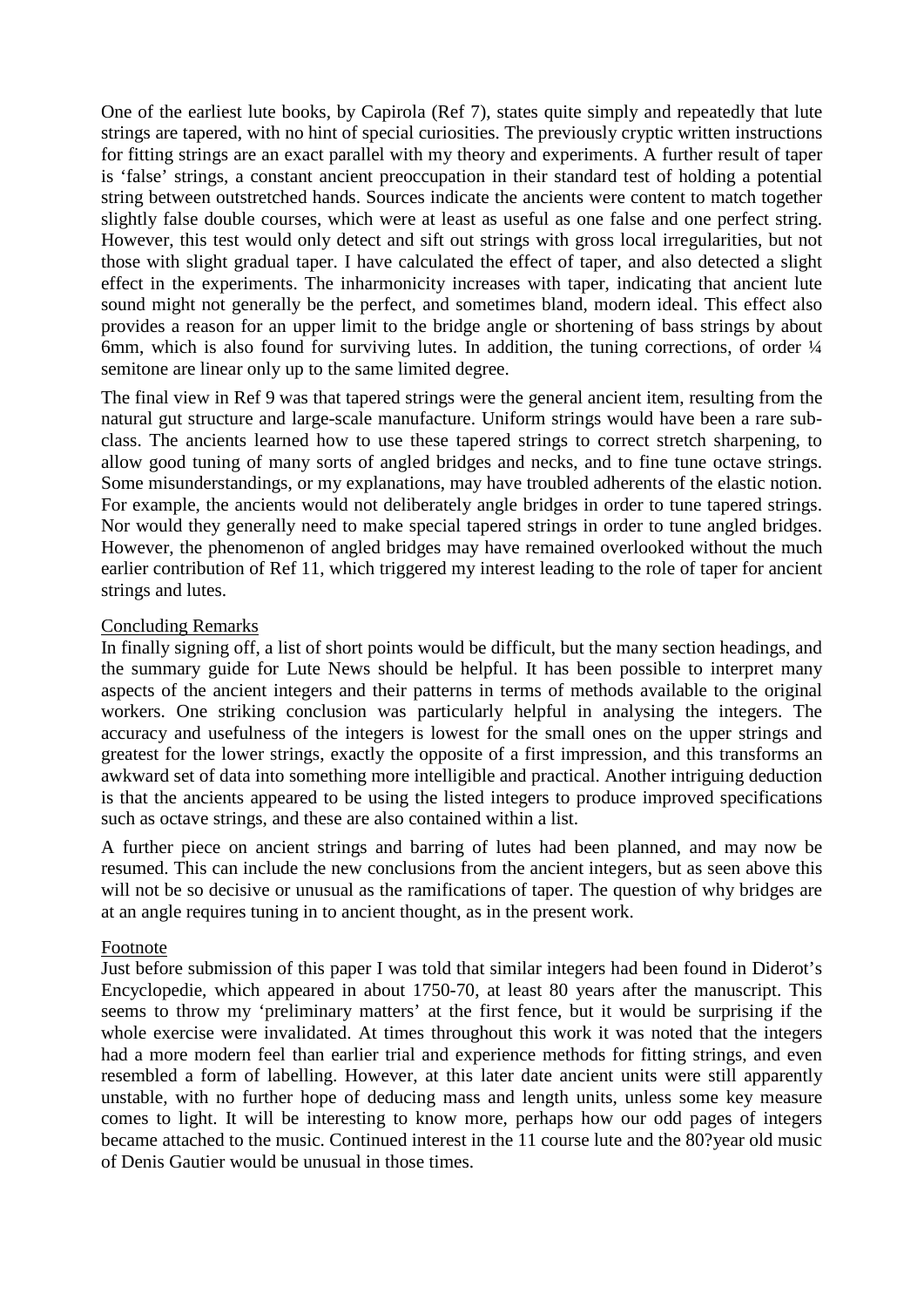After submitting this paper, Damian Dlugolecki's view of the integers appeared in Ref 12. There is no suggestion that the lists are later additions, but just that a system of numbering strings from 1 to 50 was mentioned by Diderot, and may or may not have been used 80 years earlier.

#### Appendix on Twisted Strands

The above sections on Diameter of String, Strand Number, Mass of String made distinctions that are crucial in understanding the lists of integers. My first draft contained a discussion of the effects of twisting strings in interpreting the integers. This would have seemed too lengthy, abstract, and critical of the results in Ref 1, so I summarized the problem briefly, and then proceeded with some positive analysis. The two sentence summary was 'A more devastating problem (for a description of strands) is that real strings would be twisted. A probable graded increase of twist for lower strings would hinder calculation of relative string diameters, and assumptions of twist from modern strings would not be reliable.' A deadline for Lute News did not allow a later explanation, and at the time this did not seem too necessary. However, some readers and also Ref 12 may have thought that the stringing in Ref 1 takes account of twisting, or that its effects can be neglected. Rather than a complicated verbal description that I first drafted, the matter can be presented more clearly by adapting the original lists of integers:

|                | Integer<br>simplified<br>Course MS list | Mass&T<br>this work equal<br>$&$ ref 1 | <b>Mass</b><br>twist | Mass&T<br>twist<br>$x$ 1.2 | Mass&T<br>twist<br>$x$ 1.5 | Mass&T<br>twist<br>$\boldsymbol{\mathrm{x}}$ 2.0 | Integer<br>for T as<br>in col 2 |
|----------------|-----------------------------------------|----------------------------------------|----------------------|----------------------------|----------------------------|--------------------------------------------------|---------------------------------|
| $1 \text{ f}'$ | 5                                       | 5, 1.92                                | 5                    | 5, 1.92                    | 5, 1.92                    | 5, 1.92                                          | $5^{\circ}$                     |
| 2 d'           | 6                                       | 6, 1.6                                 | 6                    | 6.1, 1.63                  | 6.3, 1.68                  | 6.6, 1.76                                        | 5.5                             |
| 3a             | 8                                       | 8, 1.2                                 | 8                    | 8.3, 1.25                  | 8.8, 1.32                  | 9.6, 1.44                                        | 6.6                             |
| $4 \text{ f}$  | 12                                      | 12, 1                                  | 12                   | 12.7, 1.06                 | 13.8, 1.15                 | 15.6, 1.3                                        | 9.2                             |
| 5d             | 16                                      | 16, 1                                  | 16                   | 17.3, 1.08                 | 19.2, 1.2                  | 22.4, 1.4                                        | 11.4                            |
| 6 A            | 24                                      | 24, 1                                  | 24                   | 26.4, 1.10                 | 30, 1.25                   | 36, 1.5                                          | 16                              |
| 7 G            | 32                                      | 32, 1                                  | 32                   | 35.8, 1.12                 | 41.6, 1.3                  | 51.2, 1.6                                        | 20                              |
| 8 F            | 40                                      | 40, 1                                  | 40                   | 45.6, 1.14                 | 54, 1.35                   | 68, 1.7                                          | 23.5                            |
| 9 E            | 48                                      | 48.1                                   | 48                   | 55.7, 1.16                 | 67.2, 1.4                  | 86.4, 1.8                                        | 26.6                            |
| $10\text{ D}$  | 62                                      | 62, 1                                  | 62                   | 73.2, 1.18                 | 90, 1.45                   | 117.8, 1.9                                       | 32.6                            |
| 11 C           | 78                                      | 78.1                                   | 78                   | 93.6, 1.20                 | 117, 1.5                   | 156, 2.0                                         | 39                              |

The present interest is the full range of integers, but simplified values are sufficient to illustrate the important effects, and details of the octaves can be left out. The first column has the simplified integers. The second column repeats these integers as representing mass per length, and also the derived relative tensions, from the constant level on the lowest eight courses rising to the top course 1.92 times higher. This would also hold for Andreas Schlegel's calculations, which in effect assume that the strands are simply collapsed into a uniform cylinder. Some readers have thought effects of twist were included, but this is not so. (It has since emerged that a brother of Andreas made the calculations so that the technical and musical distinctions are not under the same hat.) The third column introduces twist in a completely neutral way, with all the different courses given the same amount of twist and hence retaining the same relative mass per length and tension as in the previous column.

The remaining four columns introduce twist that realistically increases from the top course towards the lower courses. The first case has a steady increase in twist from f ′ to the low C string with 1.2 times the mass without twist. A simple linear increase is used for illustration and this can be neatly arranged with 10 simple steps between 11 courses. The lower courses become steadily heavier and thicker than given by the original integers in a description of mass per length (or strands that are untwisted, or have equal twist). This is the consequence of adopting a strict description of strand number and then realistically including twist rather than neglecting it. The most significant effect occurs in the list of tensions, which are steadily increased for lower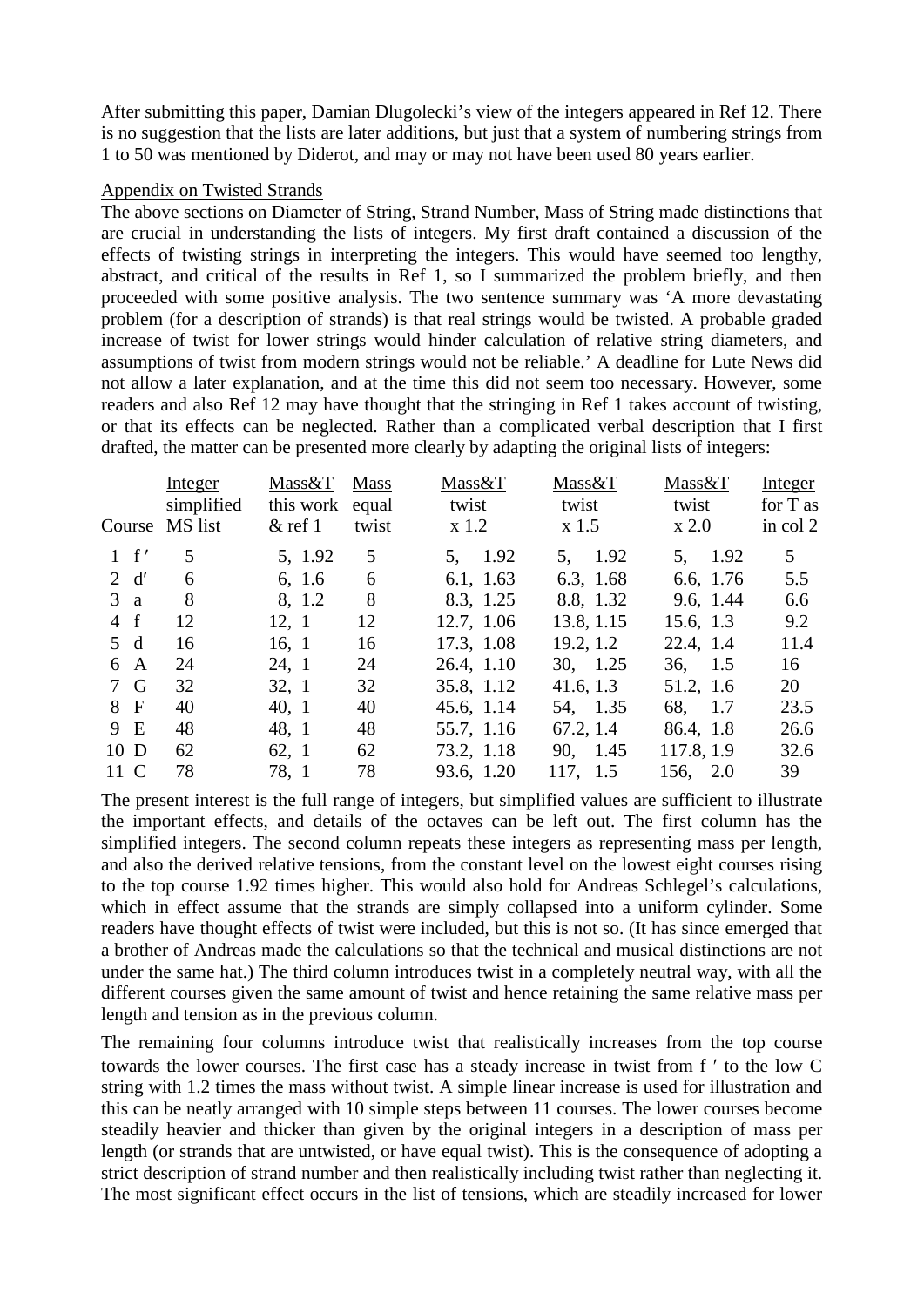strings by exactly the same factor of mass increase resulting from the increasing twist. The sharp rise for the top course is slightly less, by a factor of 1.81 (from 1.06 to 1.92), but the main effect is the steady rise for lower courses by a factor of 1.13 (from 1.06 to 1.2). I saw there would be a problem for real strings, where the graded twist, from low to medium to high, could be considerably greater.

It is helpful to outline here how the mass per length depends on the degree of twisting. If the twisted strands make an angle θ with the central axis then the initial untwisted length *l* is reduced to the shorter twisted length  $l_t = l \cos\theta$ . The mass per length is therefore increased by a factor 1/cosθ, since the volume, or cross section area times length, remains constant. The above factor of 1.2 corresponds with an angle of 33 degrees. (One frequently sees lengthy expressions for properties of twisted strings. These may look impressive, but they are ideal cases originally derived for metal wires, where neglecting deformation of strands and friction may be reasonable. Gut strings are very different since they resemble a wet cloth rung out such that the strands are deformed into complicated interlocking shapes with no air gaps.)

The next two columns use values of a 1.5 and 2 fold increase of mass, or about 1.2 and 1.4 in diameter, arising from twist angles of 48 and 60 degrees. The tension rise factor for the top course is reduced a little, but the tension rise for lower courses becomes as large as for the top string, with a strong dip towards course 4. This would be unsatisfactory for real strings, and strongly indicates that the strand notion in conjunction with realistic twist would not be a correct interpretation of the integers. My summary in Ref 12 understated the effect of twist as 'hindering straightforward calculation' of mass per length. Signalling the full implication by 'devastating problem' might have been unclear.

Another way of demonstrating the problem is that a low C with an integer of say 78, when twisted with the 1.5 factor, would behave as an untwisted string with an integer of 117. This would have a tension 1.3 times the low level on course 4 (from 1.5/1.15). For a string to behave as a mass description of 78, the integer would need to be 52 (from 78/1.5). The effect could be especially strong because the original integers for C and D are already relatively high and in the mass description lead to slightly higher tensions than the strings above, rather than a slackening often seen in modern schemes. For higher strings the difference is proportionally smaller, and an F with an original integer of 40 would need to be about 30 with twist.

A final illustration is in the last column which gives original 'integers' with 2.0 twist factor that would be needed to produce the constant level of tensions found with the mass per length description (or strands with no twist or equal twist for all courses). The difference becomes increasingly large up to course 11.

The assumed steady increase of twist helps illustration, but a stepped increase shows the same effect, although less clearly. Here one might inquire what amounts of twist would be needed to make the tensions from calculations without twist resemble modern schedules. Their more gradual increase in tension from course 6 to 1 would require a twist that was low for the upper courses, but high for the middle courses, and then moderate for the lower courses. This is highly unrealistic since it would not be useful for moderate increases of elasticity on middle courses and larger increases for basses.

The final strong implication is that the original integers in the lists are not compatible with a realistic representation of twisted strands, and a description of mass works much better. The important difference is that mass per length already includes the effect of twist, and the integers lead to a reasonable variation of tension across the courses. In contrast, a description of strands would lead to large increases of tension for lower courses using the listed integers, and much smaller integers would be needed to give reasonable tensions.

Some general aspects of the two descriptions, by mass or strand number, can be compared. An attraction of strands would be a direct definition of gauge, diameter or mass if only one knew